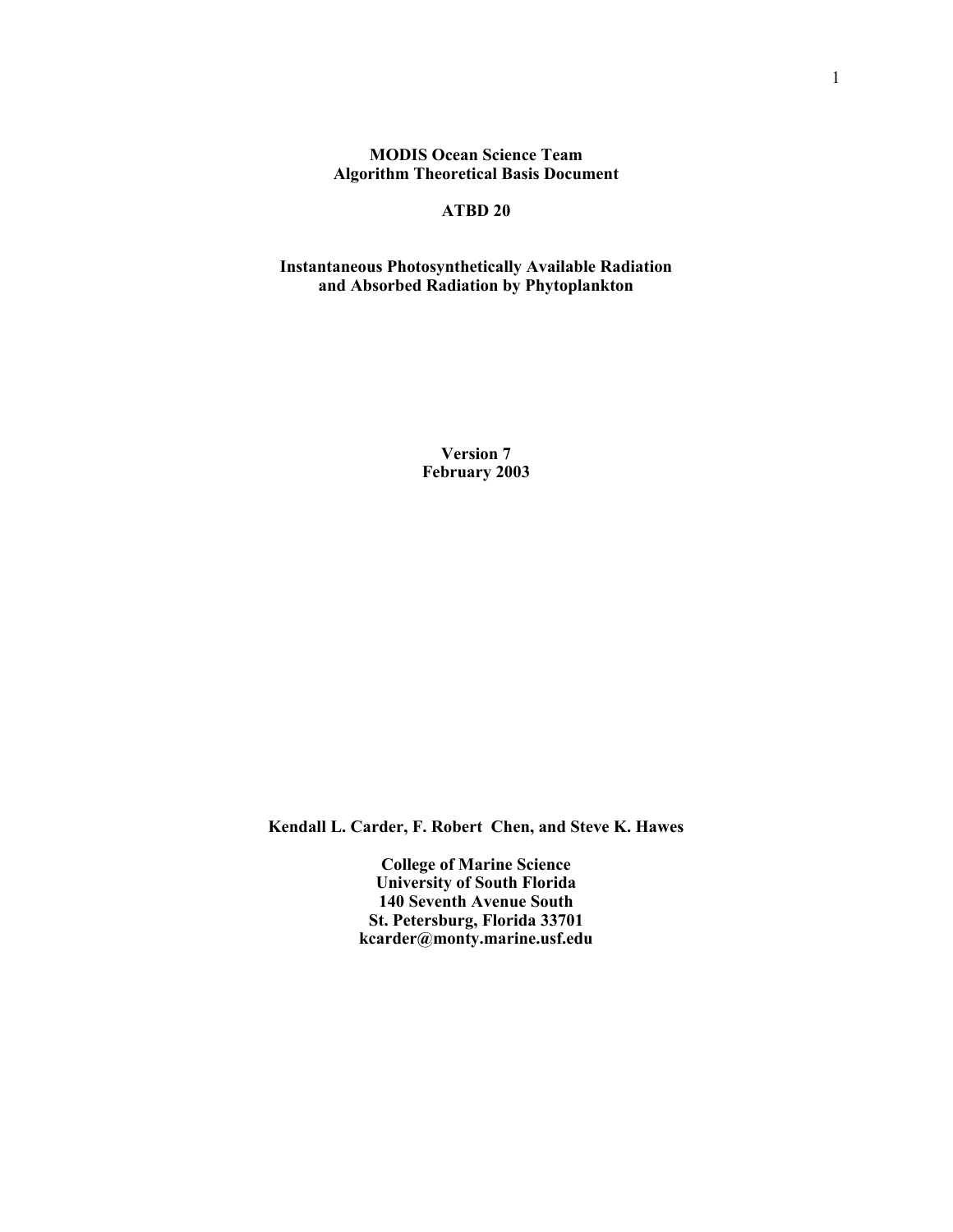# **TABLE OF CONTENTS**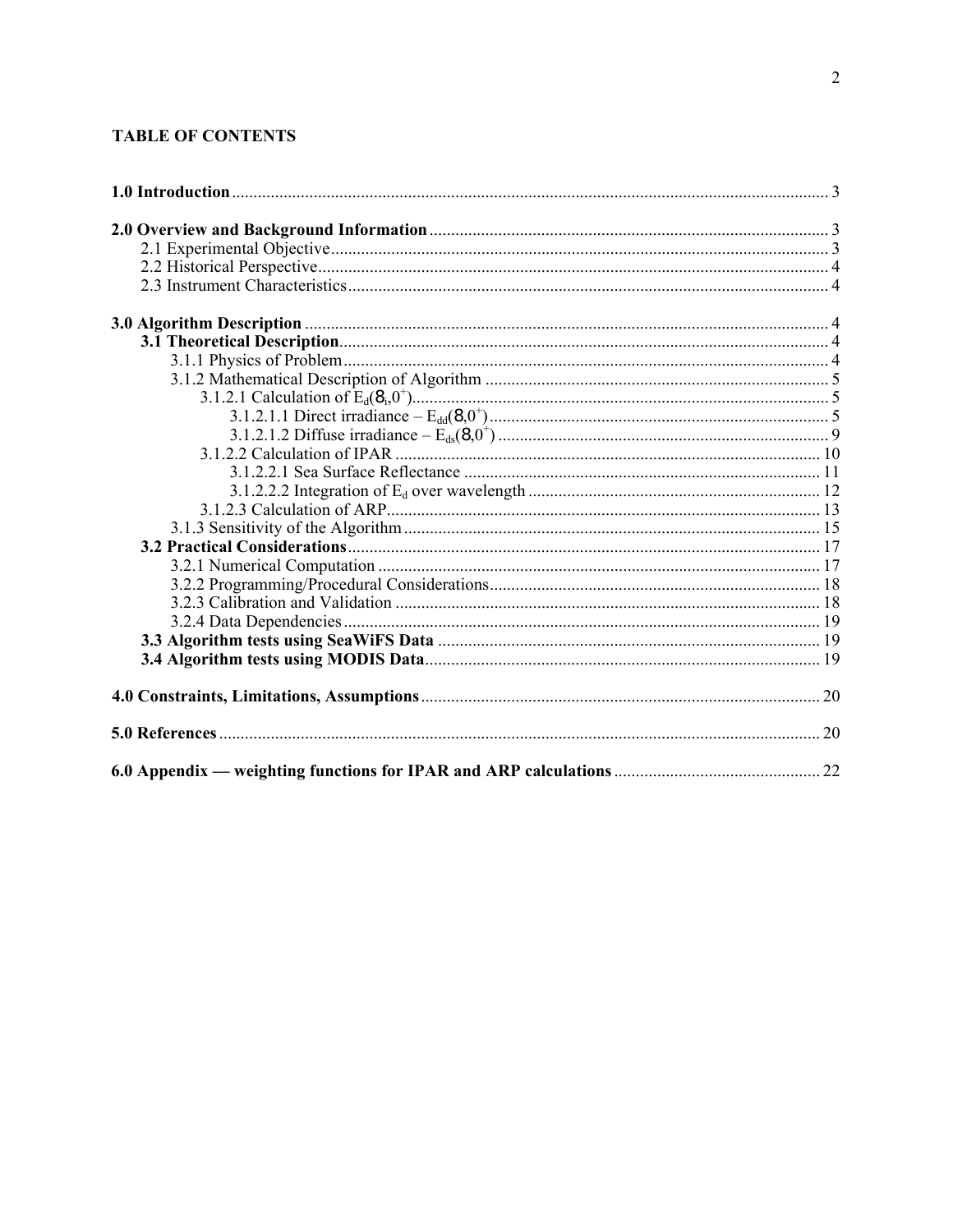## **1.0 Introduction**

The algorithm presented here yields three related products, collectively referred to as product MOD21. The first product is the downwelling irradiance just above the sea surface in each of the visible MODIS wavebands,  $E_d(8_i, 0^+)$ , where  $8_i = 412, 443, 488, 531, 551$ , and 667 nm. This portion of the algorithm is based on the maritime irradiance model described in *Gregg and Carder* [1990].

The second product is instantaneous photosynthetically available radiation, IPAR, which is the total downwelling photon flux just below the sea surface, integrated over the wavelength range 400 to 700 nm. It is called "instantaneous" because it is only a measure of PAR in the instant that the sensor views a given pixel and thus does not represent the irradiance averaged over the entire day. Therefore, IPAR cannot be used directly in primary production models that require PAR values [*Platt and Sathyendranath*, 1988; *Platt et al.,* 1991]. However, it may be possible to relate IPAR to daily PAR values. IPAR is most useful in measuring spatial or day-to-day differences in incident irradiance for comparison with fields of solar-stimulated fluorescence (see Dr. Mark Abbott's ATBD-MOD-23).

The third and most important product is the absorbed radiation by phytoplankton, ARP. It is the total number of photons, or quanta, absorbed by phytoplankton in the top attenuation depth measured at 685 nm, *z685*. It is determined by multiplying the scalar irradiance and the phytoplankton absorption coefficient at each wavelength provided by MOD18 and integrating the product from 400 to 700 nm and from the surface to  $z_{685}$ .  $z_{685}$  is the depth at which  $E_d(685, z) = E_d(685, 0^-) \mathcal{Q}^{-1}$ . The main use of ARP is in conjunction with the chlorophyll fluorescence algorithm (product MOD19, ATBD-MOD-23). MOD19 will provide the fluorescence line height, FLH. Dividing FLH by ARP gives a value that is proportional to the quantum yield of fluorescence, which is called chlorophyll fluorescence efficiency, CFE, in ATBD-MOD-23. Even though ARP is the number of quanta absorbed by *all* the phytoplankton pigments, not just by chlorophyll, we will adopt the term CFE for consistency.

## **2.0 Overview and Background Information**

#### **2.1 Experimental Objective**

Each of the three products has its own experimental objective.  $E_d(8_i, 0^+)$  is an interim product. IPAR can be used in primary production research. ARP is the most important product as it is needed to convert FLH into a value that represents the CFE of the phytoplankton. *Falkowski and Kolber* [1994] suggest that CFE is inversely proportional to the quantum yield of photosynthesis. Because once a photon is absorbed by a viable phytoplankton pigment, its energy must go into photosynthesis, fluorescence, or heat. While the use of FLH and CFE in estimating photosynthetic rates is the subject of much debate, the possibility of using satellites to measure primary production is enticing. CFE has also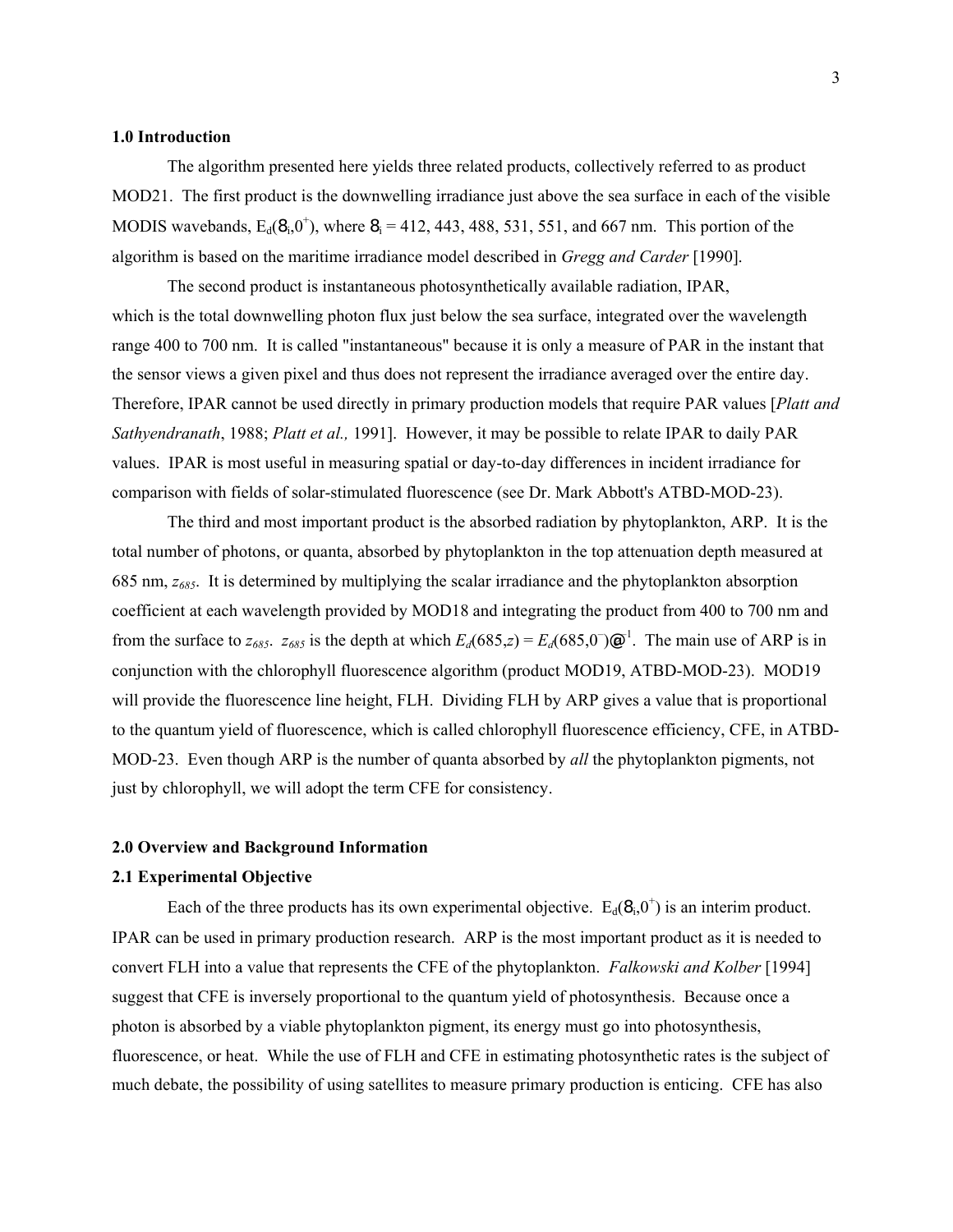been demonstrated to be related to nutrient- and/or light-limitation [*Keifer,* 1973a,b; *Carder and Steward,* 1985].

#### **2.2 Historical Perspective**

 Starting with *Leckner*, [1978], a series of simple irradiance models have been developed, e.g., those of *Justus and Paris* [1985], *Bird and Riordan* [1986], and *Green and Chai* [1988]. All of these models are specific for terrigenous aerosols, which differ greatly in size and optical characteristics from marine aerosols. The total and spectral irradiance computed using these models can be quite different from the irradiance entering the ocean. The irradiance model of *Gregg and Carder* [1990] uses a mixture of marine and terrigenous aerosols and is well suited for maritime irradiance calculations. The  $E_d(8, 0^+)$ portion of our algorithm is an adaptation of the *Gregg and Carder* [1990] model that uses data inputs from MODIS and other EOS sensors.

Measuring global primary production is considered an important goal in oceanography. Satellite measurements of CFE may provide a means of improving estimates of global primary production (Abbott's ATBD-MOD-23).

## **2.3 Instrument Characteristics**

The bulk of the algorithm involves computations on known quantities and data products from MODIS or from other ancillary sources. The instrument characteristics important to this algorithm depend on the other algorithms.

#### **3.0 Algorithm Description**

The algorithm calculates the three separate quantities sequentially,  $E_d(8_i, 0^+)$ , IPAR, then ARP. Thus, the physics and mathematics sections below will discuss each output product in turn.

#### **3.1 Theoretical Description**

## **3.1.1 Physics of Problem**

Attenuation of solar irradiance in the visible and near-UV wavelengths can be attributed to five atmospheric processes: scattering by the gas mixture (Rayleigh scattering), absorption by ozone, absorption by the gas mixture (primarily by oxygen), absorption by water vapor, and scattering and absorption by aerosols. *Direct* irradiance is not scattered but proceeds directly to the surface of the earth after losses by absorption. *Diffuse* irradiance is scattered out of the direct beam but toward the surface. The sum of the direct and diffuse components defines the downwelling surface irradiance.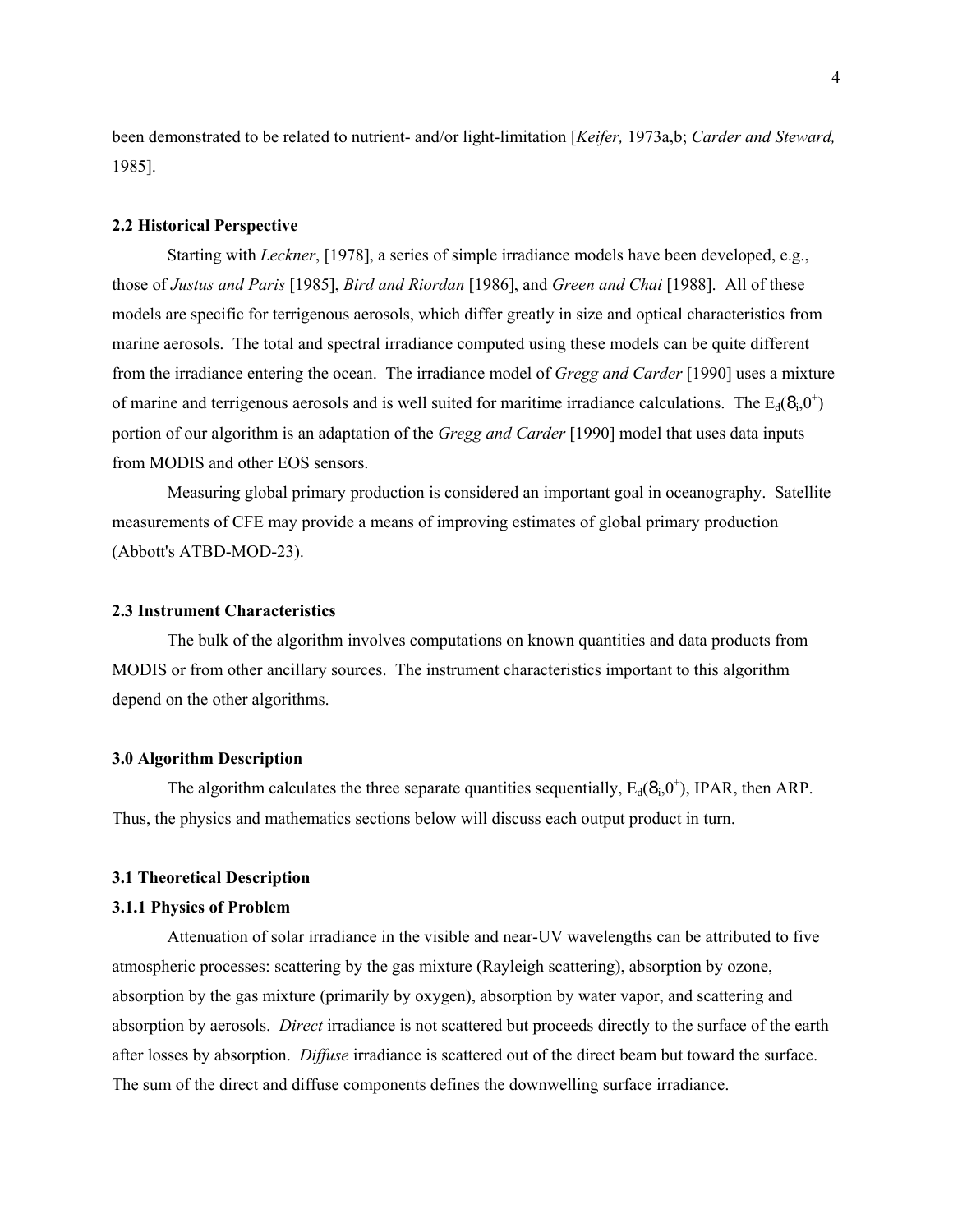Downward irradiance at the sea surface is then attenuated by reflection at the air-sea interface. Reflectance of the direct beam depends on the solar zenith angle and the real part of the index of refraction of seawater. Reflectance of the diffuse irradiance is related to the roughness of the sea surface. Reflectance due to foam can be related to the wind speed, and it affects both the direct and the diffuse components.

The number of quanta absorbed by phytoplankton is calculated as the product of the scalar irradiance and the phytoplankton absorption coefficient integrated over the top attenuation depth.

#### **3.1.2 Mathematical Description of Algorithm**

 The *Gregg and Carder* [1990] model is an extension and simplification of the *Bird and Riordan* [1986] model, and the description here follows their development. The first step in the algorithm is to compute the downwelling irradiance just above the sea surface,  $E_d(8,0^+)$ , at 1 nm resolution. This spectrum is then binned and weighted appropriately to give the irradiance in each of the visible MODIS channels,  $E_d$ ( $8_i$ , $0^+$ ). Next, the below-surface values are computed,  $E_d$ ( $8_i$ , Z), and summed with appropriate weights to give IPAR. Last, scalar irradiance,  $E_0(8, Z)$  is multiplied by the phytoplankton absorption coefficient,  $a_N(8_i)$ , summed with appropriate weighting factors, and integrated over the top attenuation depth to yield ARP.

## **3.1.2.1** Calculation of  $\mathbf{E}_{\mathbf{d}}(\mathbf{8_{i}},\mathbf{0}^{+})$

 $E_d(8,0^+)$  is separated into its direct and diffuse components,

$$
E_d(\lambda, 0^+) = E_{dd}(\lambda, 0^+) + E_{ds}(\lambda, 0^+)
$$

where the subscripts *dd* and *ds* refer to direct and diffuse components, respectively.

## **3.1.2.1.1 Direct irradiance –**  $E_{dd}(8,0^{+})$

 $E_{dd}(8,0^+)$  is computed by

$$
E_{dd}(\lambda, 0^+) = F_0(\lambda) \cos(\theta) T_r(\lambda) T_{oz}(\lambda) T_o(\lambda) T_w(\lambda) T_a(\lambda)
$$

where  $F_0(\mathcal{B})$  is the mean extraterrestrial irradiance corrected for earth-sun distance and orbital eccentricity, 2 is solar zenith angle, and *T* is the transmittance after absorption and/or scattering by each atmospheric component. The components *r*, *oz*, *o*, *w*, and *a* represent Rayleigh scattering, ozone, other gases, water vapor, and aerosols, respectively.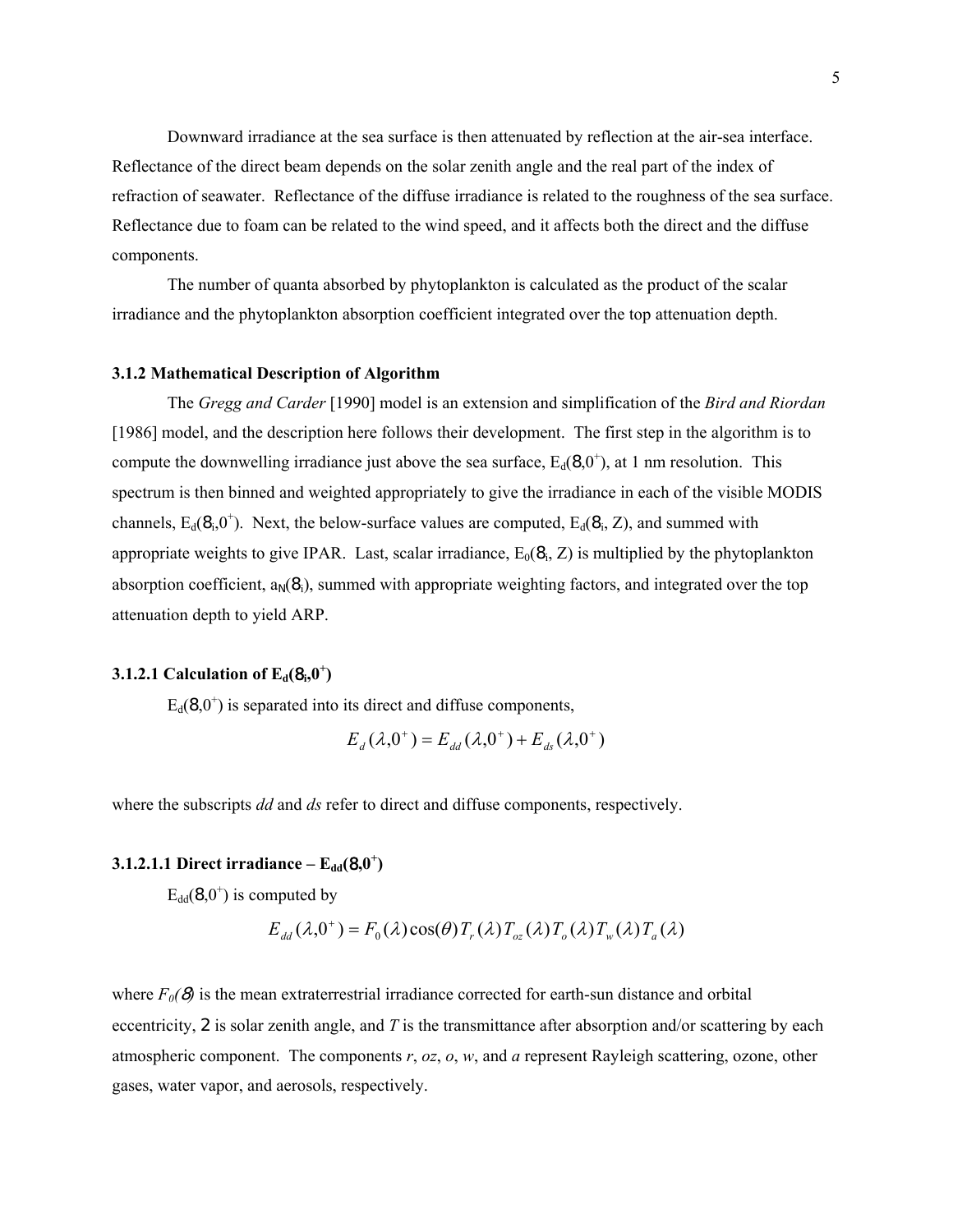*Extraterrestrial solar irradiance* — The mean extraterrestrial solar irradiance,  $H_0(8)$ , is taken from the revised *Neckel and Labs* [1984] data for the wavelength range of 330 to 700 nm. The extraterrestrial solar irradiance corrected for earth-sun distance is given by *Gordon et al.* [1983] as

$$
F_0(\lambda) = H_0(\lambda) \left\{ 1 + ecc \cdot \cos \left[ \frac{2\pi (JD - 3)}{365} \right] \right\}^2
$$

where *ecc* is the orbital eccentricity  $(=-0.0167)$  and *JD* is Julian day of the year.

*Atmospheric path length* — The slant path length through the atmosphere, *M*(2), is required for atmospheric transmittance due to attenuation by all constituents. It may be expressed as 1/cos2 for solar zenith angles < 75E, but a correction for the sphericity of the earth-atmosphere system is required at larger zenith angles. *Gregg and Carder* [1990] used the empirical formulation of *Kasten* [1966], but we use an updated formulation from *Kasten and Young* [1989], which is valid at all zenith angles:

$$
M(\theta) = \frac{1}{\cos \theta - 0.50572(96.07995 - \theta)^{-1.6364}}
$$

Ozone requires a slightly longer path length for accurate transmittance computations because its dominant concentrations are located in the stratosphere [*Paltridge and Platt,* 1976]:

$$
M_{oz}(\theta) = \frac{1.0035}{\left(\cos^2 \theta + 0.007\right)^{1/2}}
$$

*Rayleigh scattering* — The Rayleigh total scattering coefficient is taken from *Bird and Riordan* [1986]:

$$
T_r(\lambda) = \exp\left[-\frac{M'(\theta)}{115.6406\lambda^4 - 1.335\lambda^2}\right]
$$

where 8 is in : m and  $M'(2)$  is the atmospheric path length corrected for atmospheric pressure,

$$
M'(\theta) = M(\theta) \frac{P}{P_0}
$$

*P* is the atmospheric pressure and  $P_0$  is standard atmospheric pressure. The normalized water-leaving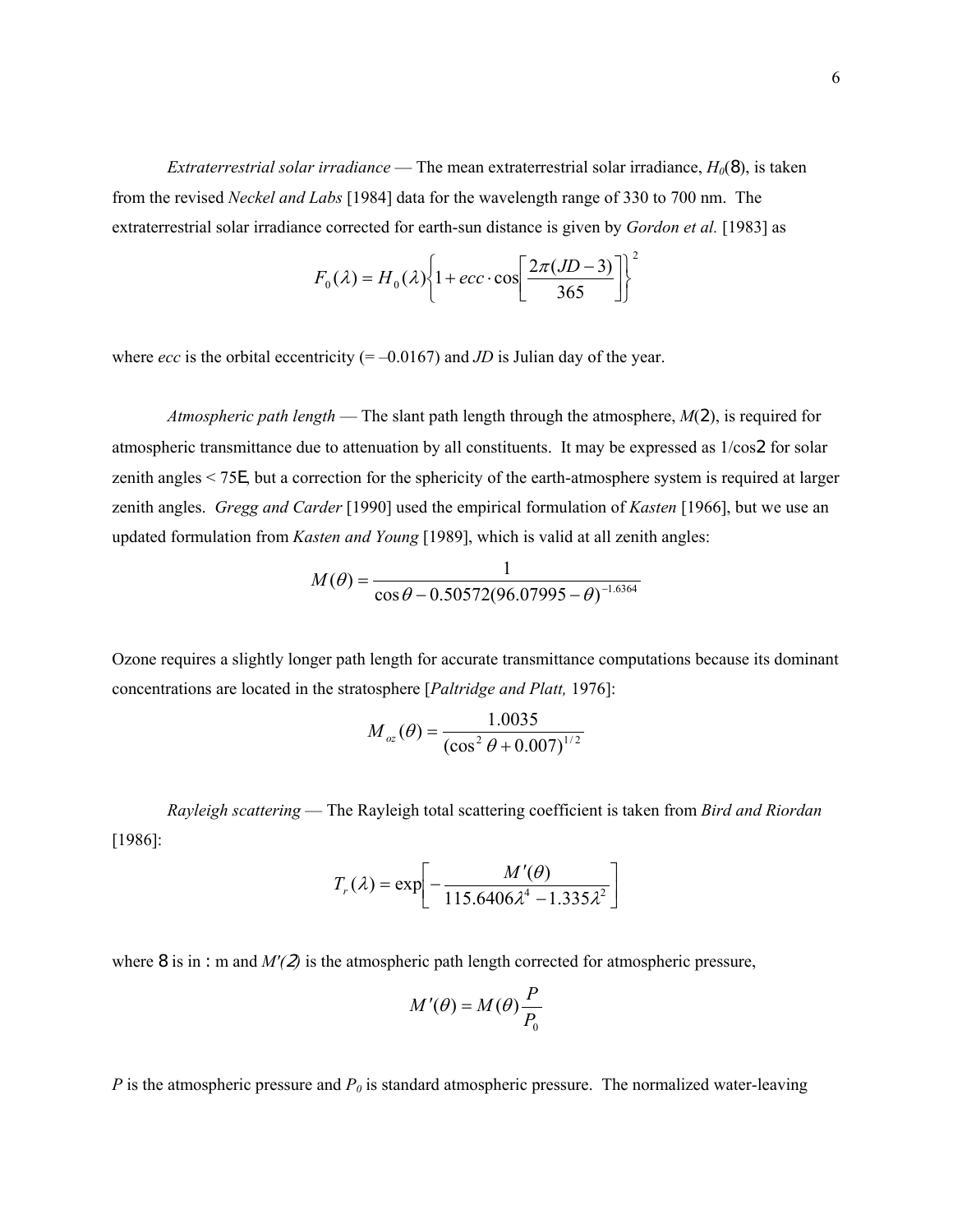radiance  $(L_{wu})$  algorithm also requires P and will get it from numerical weather models, probably from NMC, according to Dr. Howard Gordon's ATBD-MOD-18. We will take *P* from the same source.

*Ozone absorption* — Ozone transmittance is computed via

$$
T_{oz}(\lambda) = \exp[-a_{oz}(\lambda) H_{oz} M_{oz}(\theta)]
$$

where  $a_{\alpha z}(8)$  is the ozone absorption coefficient and  $H_{\alpha z}$  is the ozone scale height. Spectral values of *aoz*(8) are taken from *Inn and Tanaka* [1953] and differ slightly from those tabulated by *Bird and Riordan* [1986] due to the higher spectral resolution here. *Hoz* should be available as a MODIS product. If not otherwise known, the ozone scale heights can be estimated from the empirical climatological expression of *van Heuklon* [1979].

*Gas and water vapor absorption* — Oxygen is the only atmospheric gas that absorbs significantly in this spectral range. We adopt expressions for transmittance due to oxygen and water vapor absorption from *Bird and Riordan* [1986]:

$$
T_0(\lambda) = \exp\left\{-\frac{1.41a_0(\lambda)M'(\theta)}{\left[1+118.3a_0(\lambda)M'(\theta)\right]^{0.45}}\right\}
$$

$$
T_w(\lambda) = \exp\left\{-\frac{0.238a_w(\lambda)WVM(\theta)}{\left[1+20.07a_w(\lambda)WVM(\theta)\right]^{0.45}}\right\}
$$

The oxygen and water vapor absorption coefficients  $(a_0$  and  $a_w$ , respectively) are derived from transmittance calculations with the 5S Code from *Tanre et al.* [1990], using the high spectral resolution transmittance observations of *Kurucz et al.* [1984] to obtain 1-nm resolution. *WV* is the total precipitable water vapor in cm, which is MODIS product MOD05. Note that the expression for oxygen gas transmittance uses the pressure-corrected path length, *M'(*2*)*.

*Aerosol scattering and absorption* — Aerosol concentrations and types vary widely over time and space. Consequently, accurate prediction of their optical thicknesses is difficult. The original *Gregg and Carder* [1990] model estimated aerosol optical thickness,  $J_a(8)$ , using the Navy aerosol model [*Gathman*, 1983], which is parameterized by the local meteorological variables "air-mass type", 24 hr. average wind speed, instantaneous wind speed, and relative humidity. Here, life is simpler because the atmospheric correction procedure for MODIS radiances provides the information necessary to compute  $J_a(8)$ .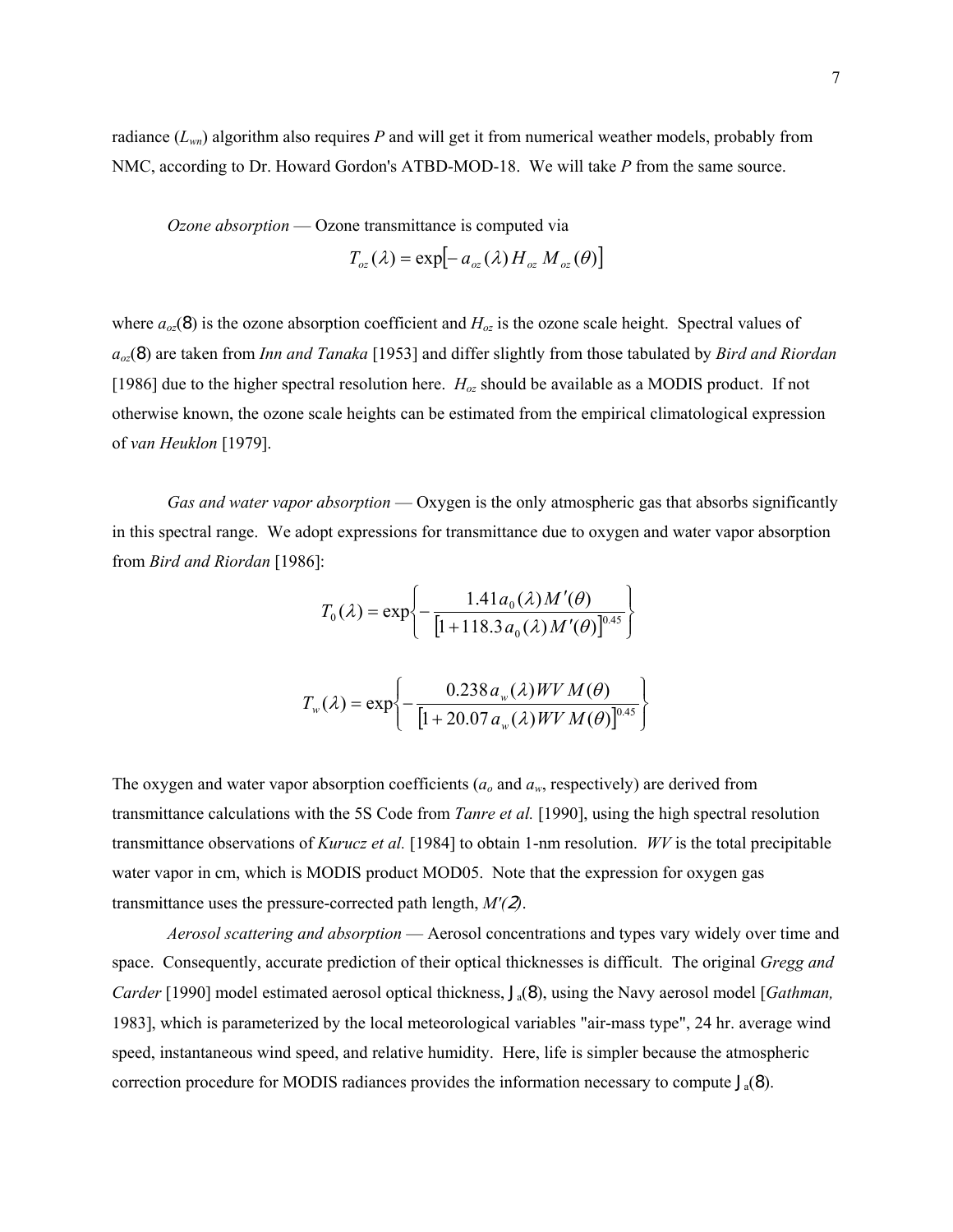First, we write the Angstrom formulation for aerosol optical thickness:

$$
\tau_a(\lambda) = \beta \lambda^{-\alpha} \tag{1}
$$

[*Van de Hulst*, 1981] where \$ is the turbidity coefficient, which is independent of wavelength and represents the aerosol concentration,  $8$  is wavelength in : m, and " is the Angstrom exponent. We then make a ratio of Eq. 1 at  $8 = 412$  and 667 nm, take the logarithm, and isolate " on the left to get

$$
\alpha = \frac{\ln \left[ \frac{\tau_a(412)}{\tau_a(667)} \right]}{\ln \left[ \frac{667}{412} \right]}
$$

Among the atmospheric correction parameters provided in MODIS product MOD37 are  $J_a(869)$  and the "epsilon" values,  $(8, 8)$ , which are defined as:

$$
\varepsilon(\lambda_i, \lambda_j) = \frac{\omega_a(\lambda_i) \tau_a(\lambda_i) p_a(\theta, \theta_0, \lambda_i)}{\omega_a(\lambda_j) \tau_a(\lambda_j) p_a(\theta, \theta_0, \lambda_j)}
$$

where  $\mathcal{B}_i$  and  $\mathcal{B}_j$  are any two MODIS wavebands,  $\mathcal{T}_a$  is the aerosol single-scattering albedo, and  $p_a$  is the aerosol scattering phase function. For marine or non-absorbing aerosols, the approximation

$$
\frac{\tau_a(412)}{\tau_a(667)} \approx \frac{\varepsilon(412,869)}{\varepsilon(667,869)}\tag{2}
$$

should be valid [*Gordon et al.,* 1983]. Substitution provides our expression to compute ":

$$
\alpha = \frac{\ln \left[ \frac{\varepsilon (412,869)}{\varepsilon (667,869)} \right]}{\ln \left[ \frac{667}{412} \right]}
$$

 $s$  is then calculated via

$$
\beta = \tau_a(869)869^{\alpha}
$$

" and \$ are then used in Eq. 1 to compute  $J_a(8)$ , and aerosol transmittance is computed by

$$
T_a(\lambda) = \exp[-\tau_a(\lambda)M(\theta)].
$$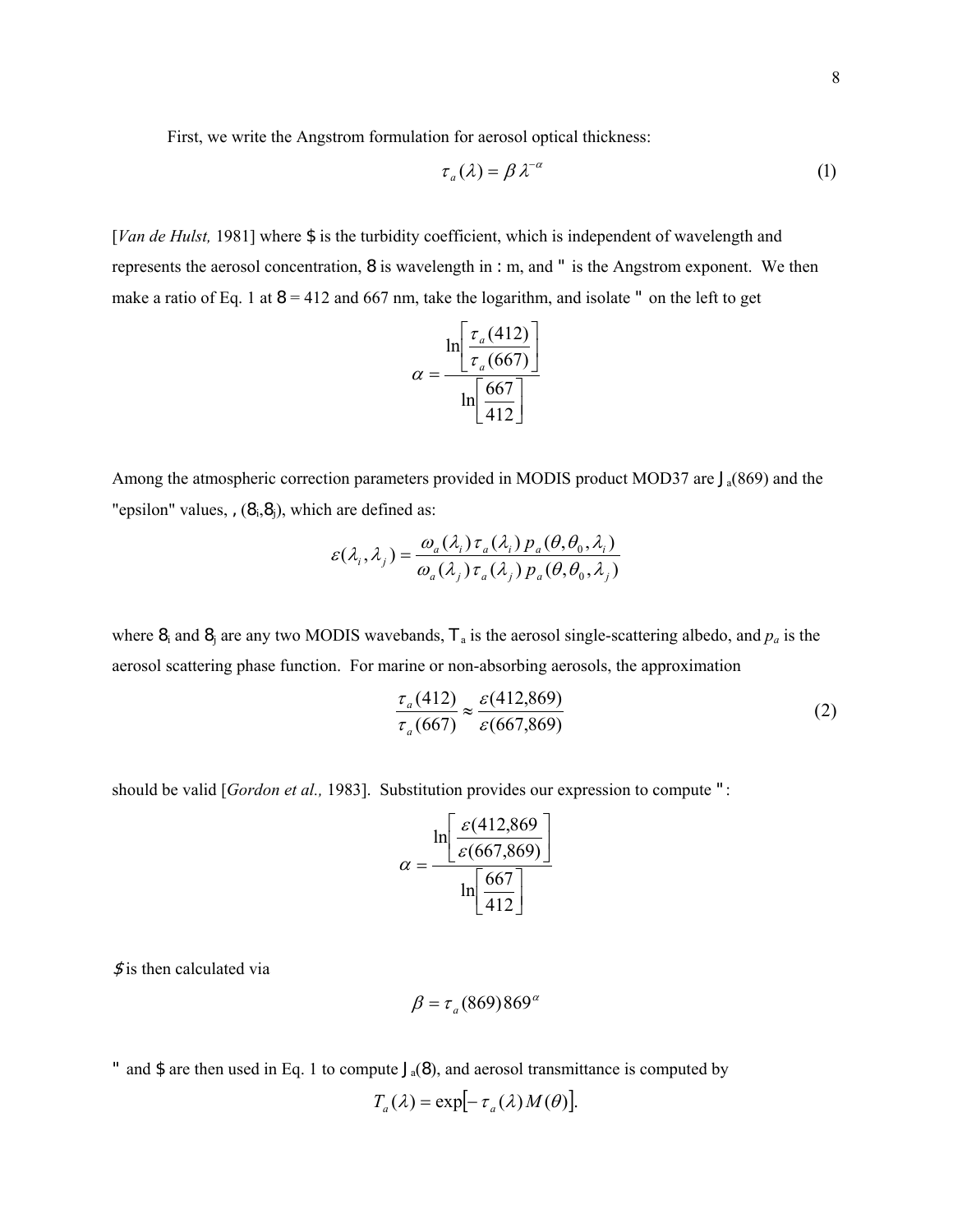The clear-water epsilon product (MOD39, ATBD-MOD-21) flags pixels with highly absorbing aerosols (e.g., Saharan dust). This flag will thus also indicate pixels where the IPAR/ARP products are less accurate, due to the approximation used in Eq. 2.

## **3.1.2.1.2 Diffuse irradiance – Eds(**8**,0<sup>+</sup> )**

 $E_{ds}$ (8,0<sup>+</sup>) is computed via

$$
E_{ds}(\lambda,0^{+})=I_{r}(\lambda)+I_{a}(\lambda)+I_{g}(\lambda)
$$

where  $I_r$ ,  $I_a$ , and  $I_g$  represent the diffuse components of incident irradiance arising from Rayleigh scattering, aerosol scattering, and multiple ground-air interactions, respectively. *Ig* is set to zero because multiple sea surface-boundary-layer/atmosphere interactions are rare [*Gordon and Castano,* 1987].

*Rayleigh scattering* —  $I_r$  is computed by

$$
I_r = F_0 \cos \theta T_{oz} T_u T_w T_{qa} (1 - T_r^{0.95}) \cdot 0.5
$$
 (3)

(8 dependencies are now suppressed) where  $T_{aa}$  represents the transmittance after aerosol absorption (not scattering). All of the other components on the right-hand side of the Eq. 3 are computed in the direct irradiance calculations.  $T_{aa}$  is given by

$$
T_{aa} = \exp[-(1 - \omega_a)\tau_a M(\theta)]
$$

[*Justus and Paris*, 1985], where  $T_a$  is the single-scattering albedo of the aerosol.  $T_a$  is computed as  $\omega_a = (-0.0032 \ AM + 0.972) e^{0.000306 \ RH}$ 

where *AM* is the Navy aerosol model air-mass type and *RH* is the percent relative humidity. *AM* ranges from 1 for marine aerosol-dominated conditions to 10 for continental aerosol-dominated conditions. It is assumed to be 1 over the ocean unless the absorbing aerosol flag from MODIS product MOD39 (clearwater epsilon product, ATBD-MOD-21) is set, in which case *AM* is set to 10. We will get *RH* from the same source as does the  $[L_w]_N$  algorithm, which will be the output of numerical weather models, probably from NMC, according to ATBD-MOD-18.

*Aerosol scattering* —  $I_a$  is computed by

$$
I_a = F_0 \cos \theta T_{oz} T_o T_w T_{aa} T_r^{1.5} (1 - T_{as}) F_a
$$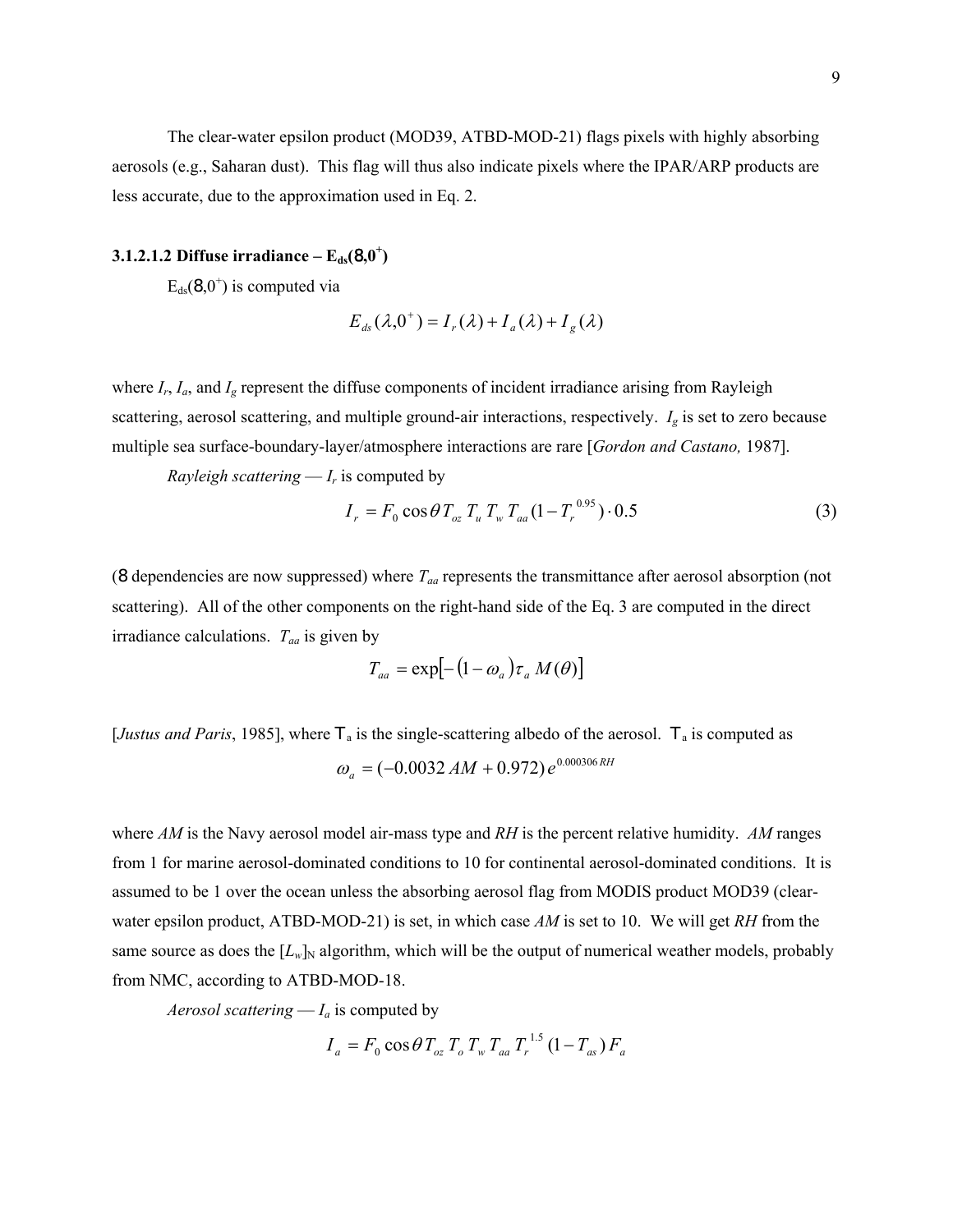where  $T_{as}$  represents transmittance due to aerosol scattering only and  $F_a$  is the forward scattering probability of the aerosol. *Tas* is computed as

$$
T_{as} = \exp[-\omega_a \tau_a M(\theta)]
$$

[*Justus and Paris*, 1985]. Following *Bird and Riordan* [1986], *Fa* is computed from the following set of equations:

$$
F_a = 1 - 0.5 \exp[(B_1 + B_2 \cos \theta) \cos \theta]
$$
  
\n
$$
B_1 = B_3 [1.459 + B_3 (0.1595 + 0.4129 B_3)]
$$
  
\n
$$
B_2 = B_3 [0.0783 - B_3 (0.3824 + 0.5874 B_3)]
$$
  
\n
$$
B_3 = \ln(1 - \cos \theta >)
$$

 $\langle \cos 2 \rangle$  is the asymmetry parameter, which is an anisotropy factor for the aerosol scattering phase function as a function of 2 [*Tanre et al.,* 1979]. In this algorithm, <cos2> is given as a function of the aerosol size distribution and can be parameterized in terms of ":

$$
\langle \cos \theta \rangle = -0.1417 \alpha + 0.82
$$

For "  $< 0.0$ ,  $< \cos 2>$  is set to 0.82, while for "  $> 1.2$ ,  $< \cos 2>$  is set to 0.65. This is done so that for low", typical of maritime conditions, the asymmetry parameter converges to the marine aerosol model of *Shettle and Fenn* [1979], and for high ", typical of continental conditions, the asymmetry parameter converges to that used by *Bird and Riordan* [1986].

#### **3.1.2.2 Calculation of IPAR**

IPAR is defined as

$$
IPAR = \frac{1}{hc} \int_{400}^{700} \lambda E_d(\lambda, 0^-) d\lambda
$$
 (4)

where h is Planck's constant and c is the speed of light. IPAR is calculated from  $E_{dd}(8,0^+)$  and  $E_{ds}(8,0^+)$  in two steps. First, the sub-surface irradiances are computed. Then the spectra are added together and integrated over the entire spectrum. The downwelling direct and diffuse irradiances just below the sea surface are given by

$$
E_{dd}(\lambda, 0^{-}) = E_{dd}(\lambda, 0^{+})(1 - \rho_{d})
$$
  

$$
E_{ds}(\lambda, 0^{-}) = E_{ds}(\lambda, 0^{+})(1 - \rho_{s})
$$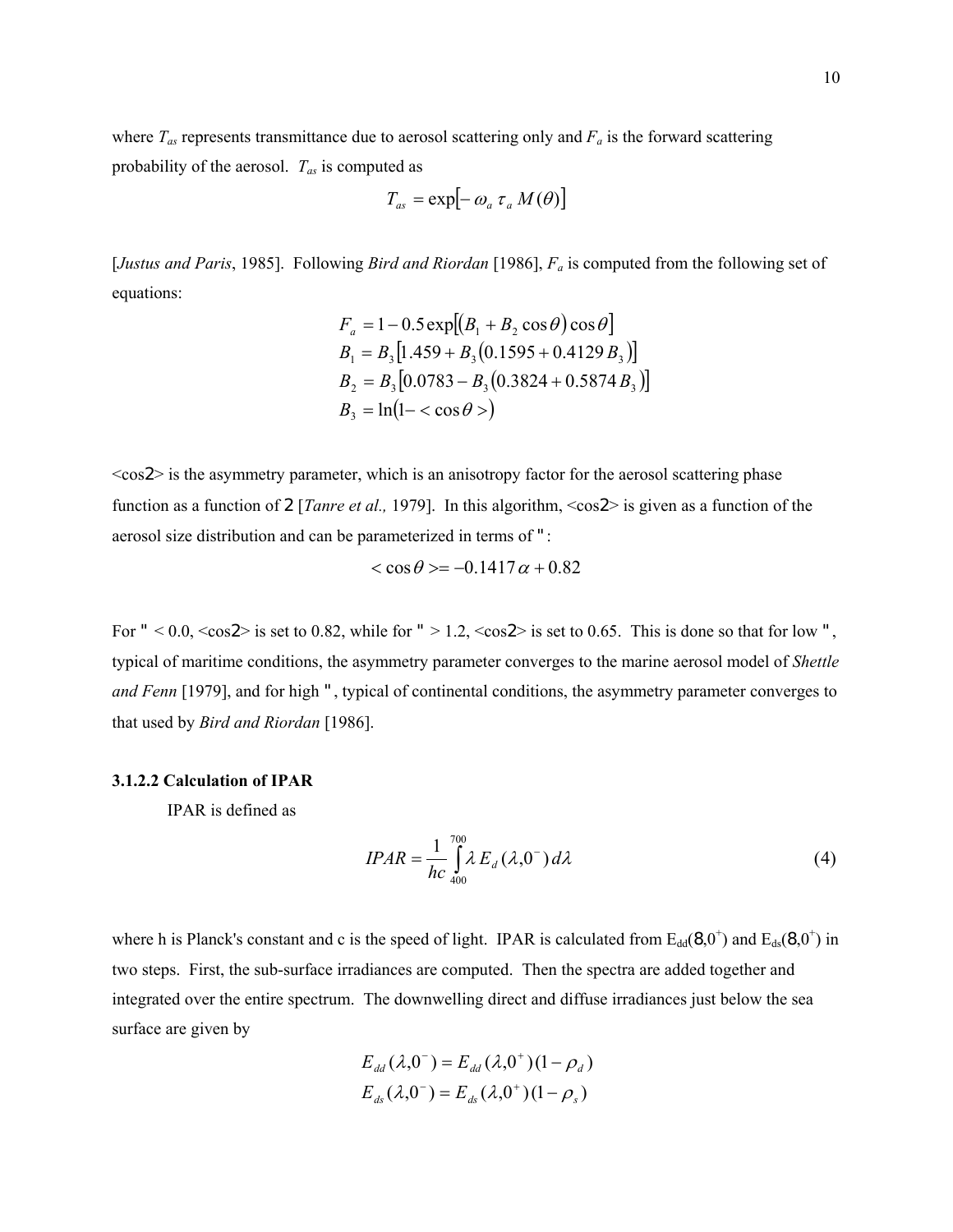where  $D_d$  is the direct sea surface reflectance and  $D_s$  is the diffuse sea surface reflectance. Total downwelling irradiance just below the sea surface,  $E_d(8,0^-)$  is simply

$$
E_d(\lambda, 0^-) = E_{dd}(\lambda, 0^-) + E_{ds}(\lambda, 0^-)
$$

#### **3.1.2.2.1 Sea Surface Reflectance**

 $D_d$  and  $D_s$  are both composed of two terms,

$$
\rho_d = \rho_{dsp} + \rho_f
$$

$$
\rho_s = \rho_{ssp} + \rho_f
$$

[*Koepke*, 1984] where  $D_{dsp}$  is the direct specular reflectance,  $D_{ssp}$  is the diffuse specular reflectance, and  $D_f$ is reflectance due to sea foam. In general, the reflectances are functions of 2 and wind speed, but these dependencies have been suppressed for brevity.

 $D_f$  is a function of sea surface roughness, which in turn has been related to wind speed, *W* [*Koepke,* 1984]. Using *Koepke's* [1984] observations, *Gregg and Carder* [1990] developed the following expressions relating  $D_f$  to *W*, which we also use. For *W* # 4 m s<sup>-1</sup>,

$$
\rho_{f}^{\phantom{1}}=0
$$

for  $4 < W # 7$  m s<sup>-1</sup>,

$$
\rho_f = 0.000022 \rho_a C_D W^2 - 0.00040
$$
  

$$
C_D = 0.00062 + 0.00156 W^{-1}
$$

and for  $W > 7$  m s<sup>-1</sup>,

$$
\rho_f = (0.000045 \rho_a C_D - 0.000040)W^2
$$
  

$$
C_D = 0.00049 + 0.000065 W
$$

where  $D_a = 1.2 \times 10^3$  g m<sup>-3</sup> is the density of air and C<sub>D</sub> is the drag coefficient. The expressions for C<sub>D</sub> are based on those of *Trenberth et al.* [1989] and on Koepke's observations that  $D_f = 0$  for  $W # 4$  m s<sup>-1</sup>. Comparing  $D_f$  calculated by the above equations with Koepke's observations yield a root-mean-square (rms) error of 2.54% for the range 4 to 20 m  $s^{-1}$ . By not including foam reflectance, the error in total direct reflectance at 20 m s<sup>-1</sup> for a zenith sun was  $> 52\%$ . By including this formulation, the error was reduced to 1.2%. Foam reflectance is considered isotropic and thus has no dependence on 2.

D<sub>dsp</sub> is dependent on 2, and for a flat ocean it can be computed directly from Fresnel's law. However, *Austin* [1974] and *Preisendorfer and Mobley* [1986] have shown that D<sub>dsp</sub> is also dependent on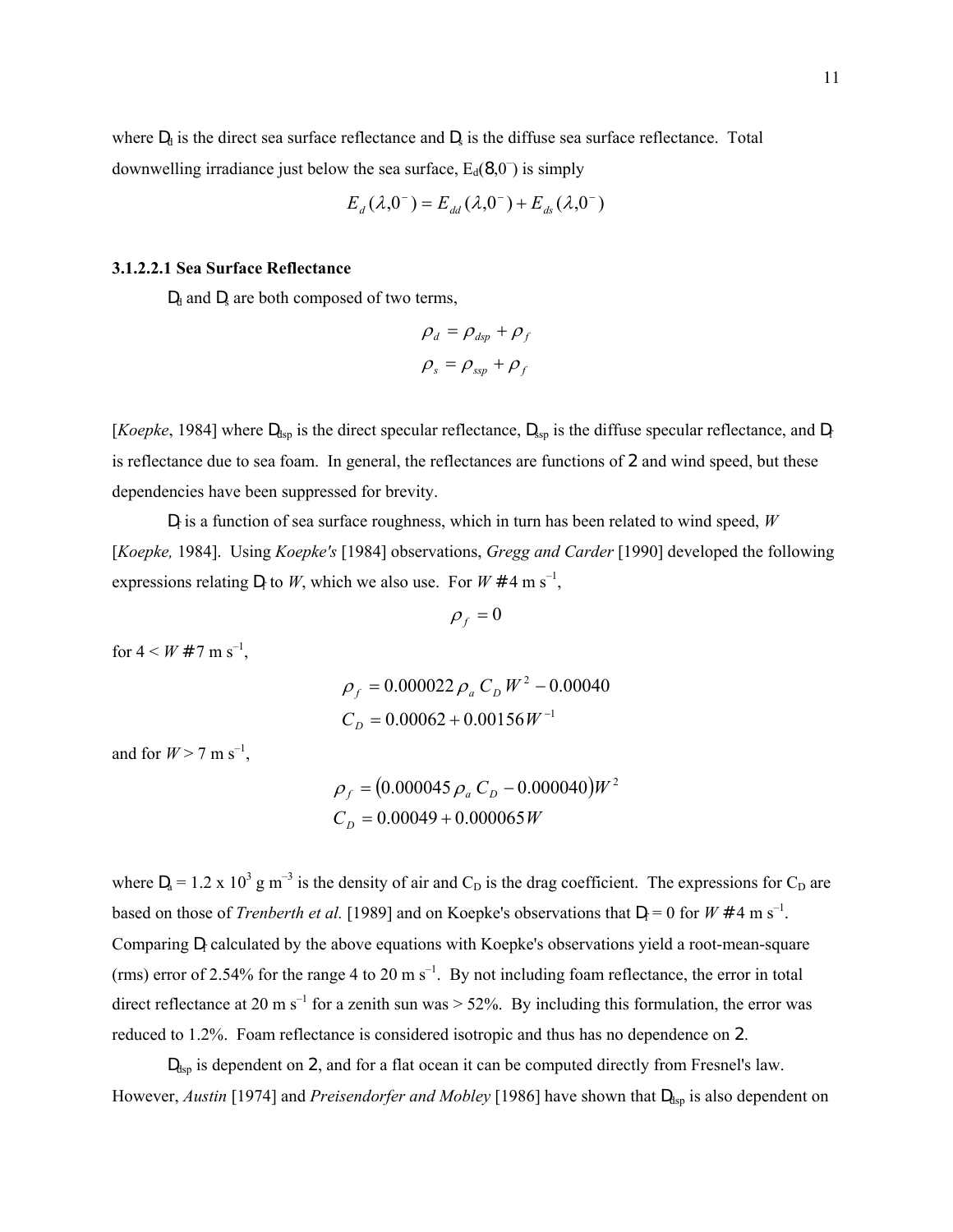sea state, which can be related to wind speed. *Gregg and Carder* [1990] developed the following pair of expressions relating  $D_{\text{dsp}}$  to 2 and *W*, which we also use. First, for  $2 < 40^{\circ}$  or  $W < 2 \text{ m s}^{-1}$ ,

$$
\rho_{\text{dsp}}(\theta) = 0.5 \left| \frac{\sin^2(\theta - \theta_r)}{\sin^2(\theta + \theta_r)} + \frac{\tan^2(\theta - \theta_r)}{\tan^2(\theta + \theta_r)} \right|
$$

where 2 is the solar zenith angle and  $2<sub>r</sub>$  is the refracted solar zenith angle, which is derived from the expression

$$
\frac{\sin \theta}{\sin \theta_r} = n_w
$$

where n<sub>w</sub> is the index of refraction for seawater, taken to be 1.341 [*Austin*, 1974]. Second, for 2 \$ 40<sup>o</sup> and  $W \$  2 m s<sup>-1</sup>,

$$
\rho_{\text{dsp}} = 0.0253 \exp[b(\theta - 40)]
$$

$$
b = -0.000714W + 0.0618
$$

which is an empirical formulation derived from Austin's data. This empirical expression is only applied where  $2 \text{ $40^{\circ}$ because Fresnel's law is still approximately valid for all wind speeds up to 2 m/s. This$ formulation produced reflectances within 9.5% rms of the data tabulated by Austin, which, incidentally, also agreed with Preisendorfer and Mobley's ray-tracing calculations to within 10% rms, despite Austin's neglect of multiple reflections.

The diffuse specular reflectance  $D_{ssp}$  is independent of 2. Assuming a smooth sea and uniform sky, it is given a value of 0.066 [*Burt*, 1954]. For a wind-roughened surface (W > 4 m/s),  $D_{ssp}$  decreases to 0.057 [*Burt,* 1954].

#### **3.1.2.2.2 Integration of E<sub>d</sub> over wavelength**

We approximate the integral in Eq. 4 by using a weighted sum at each of the visible MODIS wavelengths. The new formulation for IPAR is

$$
IPAR = \frac{1}{hc} \sum_{i=1}^{6} \lambda_i E_d (\lambda_i, 0^-) w_{Ed}(i)
$$

where  $\mathcal{B}_i = 412, 443, 488, 531, 551,$  and 667 nm, and  $w_{Ed}(i)$  is the weighting function. The Appendix describes the weighting function and its derivation.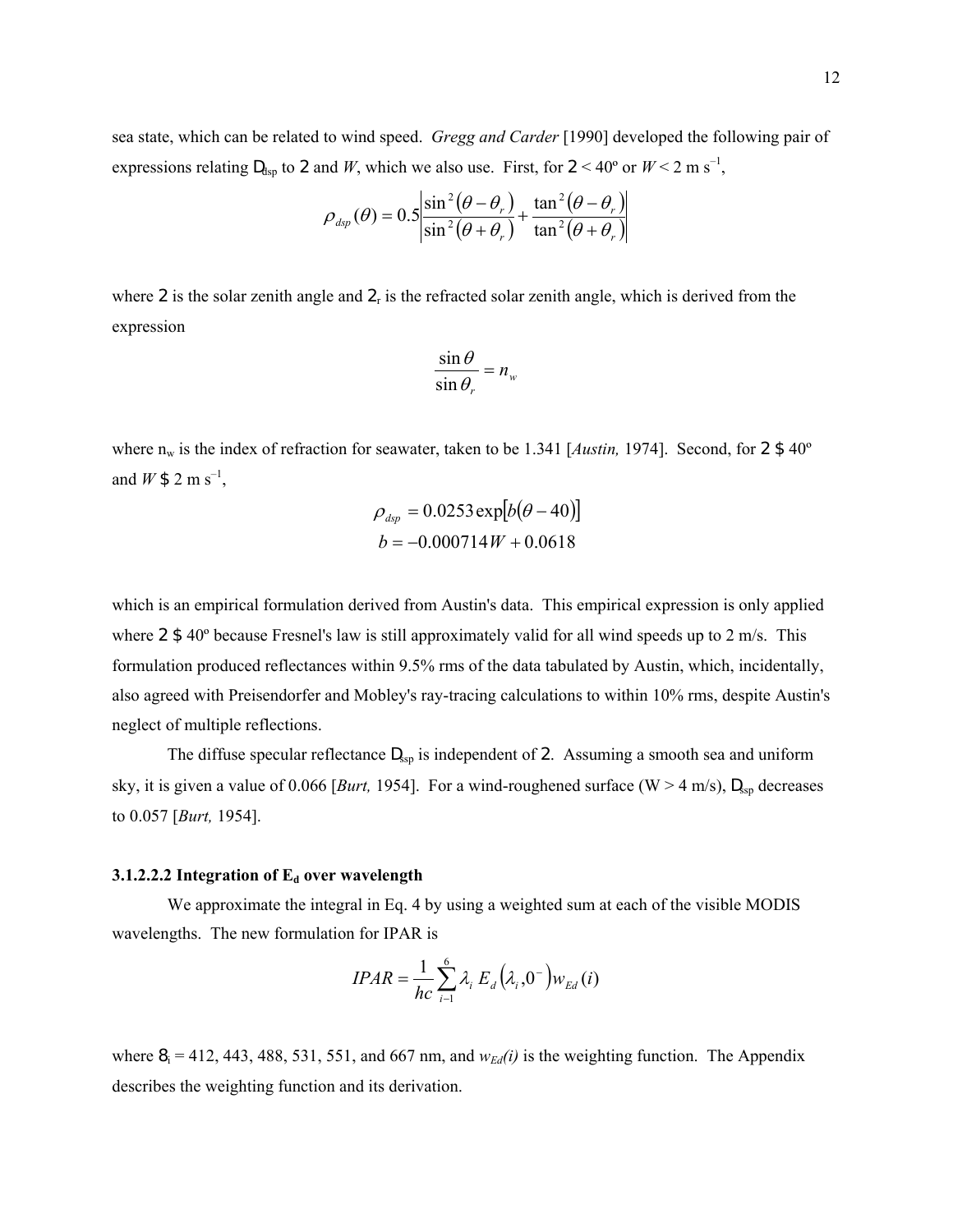#### **3.1.2.3 Calculation of ARP**

The main use of ARP will be as an input to the chlorophyll fluorescence algorithm. Since 90% of the water-leaving radiance is due to scattering in the top attenuation depth [*Gordon and McCluney*, 1975], we assume that most of the photons fluoresced by chlorophyll which are detected from space also will originate from there. ARP is defined here as

$$
ARP = \int_{400}^{700} \int_{0}^{z_{685}} a_{\varphi}(\lambda) E_0(\lambda, z) dz d\lambda
$$
 (5)

where  $a_N$  is the phytoplankton absorption coefficient provided by MOD18,  $E_0$  is the scalar irradiance, and *z685* is calculated as

$$
z_{685} \approx \frac{\cos \theta_r}{a_w (685) + a_\varphi (675)}
$$
(6)

*aw(685)* is the water absorption coefficient at 685 nm, [*Carder et al*, 1999] taken from *Pope and Fry* [1997], and  $a<sub>M</sub>(675)$  is taken from the output of the Case 2 chlorophyll algorithm. E<sub>0</sub> is

$$
E_0(z) = \frac{E_d(z)}{\overline{\mu}_d(z)} + \frac{E_u(z)}{\overline{\mu}_u(z)}
$$
(7)

where  $E_d$  and  $E_u$  are the downwelling and upwelling irradiances and  $\mu_d$  and  $\mu_u$  are the downwelling and upwelling average cosines (the wavelength dependency has been suppressed for brevity).  $E_d$  and  $E_u$  can be written as

$$
E_d(z) = E_d(0^-) e^{-K_d z}
$$
,  $E_u(z) = E_u(0^-) e^{-K_u z}$ 

where *z* is the depth in m and  $K_d$  and  $K_u$  are the downwelling and upwelling diffuse attenuation coefficients in m–1, both assumed here to be constant over the depth range of interest. For brevity, let's look at ARP at just any given wavelength, eliminating the wavelength integral in Eq. 5. Substituting Eqs. 6 and 7 into Eq. 5 and taking constant terms outside of the depth integral yields

$$
ARP = a_{\varphi} \frac{E_d (0^{-})}{\mu_d} \int_{0}^{z_{0.05}} e^{-K_d z} dz + a_{\varphi} \frac{E_u (0^{-})}{\mu_u} \int_{0}^{z_{0.05}} e^{-K_u z} dz
$$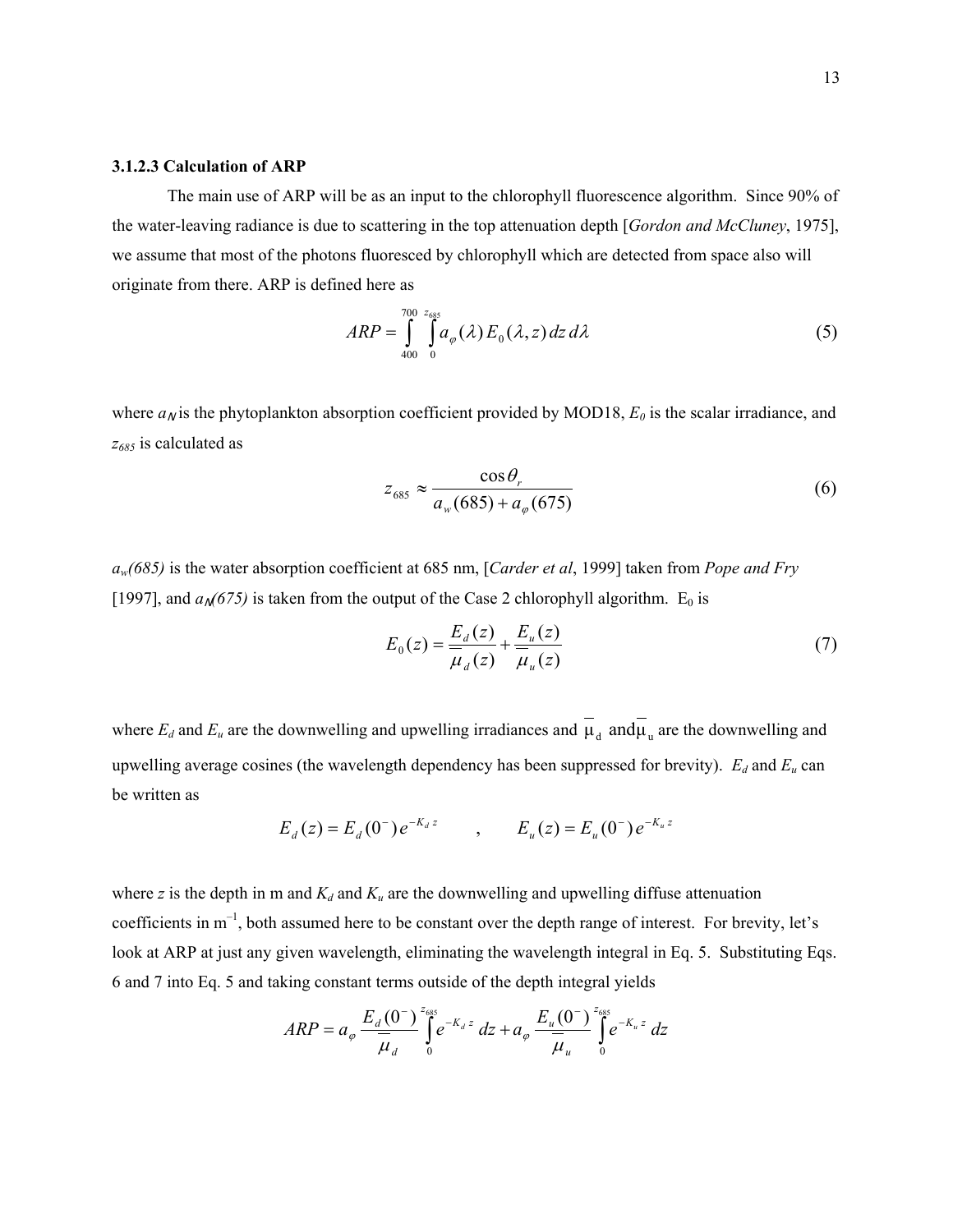Evaluating the two integrals, we get

$$
\int_{0}^{z_{685}} e^{-K_d z} dz = \frac{1 - e^{-K_d z_{685}}}{K_d} , \qquad \int_{0}^{z_{685}} e^{-K_u z} dz = \frac{1 - e^{-K_u z_{685}}}{K_u}
$$

 $K_d$  and  $K_u$  can be approximated as

$$
K_d \approx (a+b_b)/\overline{\mu}_d
$$
,  $K_u \approx (a+b_b)/\overline{\mu}_u$ 

where  $a$  is the total absorption coefficient and  $b<sub>b</sub>$  is the total backscattering coefficient.  $a$  is output at the visible MODIS wavelengths by the Case 2 chlorophyll algorithm, and we assume  $b_b \ll a$  and set  $b_b = 0$ . Then, based on data found in *Kirk* [1994],  $\mu_d$  and  $\mu_u$  are approximated as

$$
\mu_d \approx 0.96 \cos \theta_r \quad , \qquad \mu_u \approx 0.4
$$

we calculate  $E_u(0^-)$  using an expression based on  $E_d(0^-)$  and the remote-sensing reflectance,  $R_{rs}$ , which is output by the normalized water-leaving radiance algorithm. By the definitions of irradiance reflectance, *R*, and normalized water-leaving radiance, *Lwn* [*Gordon and Clark,* 1981], and noting that  $L_{wn} = R_{rs} \times F_0$ , we have

$$
R = \frac{E_u(0^-)}{E_d(0^-)} = L_{wn} \frac{Q n_w^2}{F_0[1 - \rho(\theta)][1 - \rho(\theta_{sat})]}
$$
  
=  $R_{rs} \frac{Q n_w^2}{[1 - \rho(\theta)][1 - \rho(\theta_{sat})]}$ 

where  $Q$  is the "Q-factor" that relates upwelling irradiance to upwelling radiance,  $n_w$  is the seawater refractive index, and  $2_{sat}$  is the satellite viewing angle. Here we set  $Q = 4.0$  [*Morel and Gentili*, 1993] and  $n_w$  = 1.341, and surface reflectances D are computed as in section 3.1.2.2.1. Substituting all of the above equations into Eq. 5 yields the full-blown equation for ARP at any given wavelength. Now we need to integrate that equation over the wavelength range 400 to 700 nm. As in the process for computing IPAR, we use a weighted sum. The full equation is

$$
ARP = \sum_{i=1}^{6} a_{\varphi}(\lambda_i) w_{a\varphi}(i) E_d(\lambda_i, 0^-) w_{Ed}(i) \cdot \left[ \frac{1 - e^{-K_d(\lambda_i) z_{685}}}{\overline{\mu}_d K_d(\lambda_i)} + \frac{1 - e^{-K_u(\lambda_i) z_{685}}}{\overline{\mu}_u K_u(\lambda_i)} R(\lambda_i) \right]
$$

where  $w_{aN}$  is the weighting function for phytoplankton absorption. The Appendix describes  $w_{aN}$  and how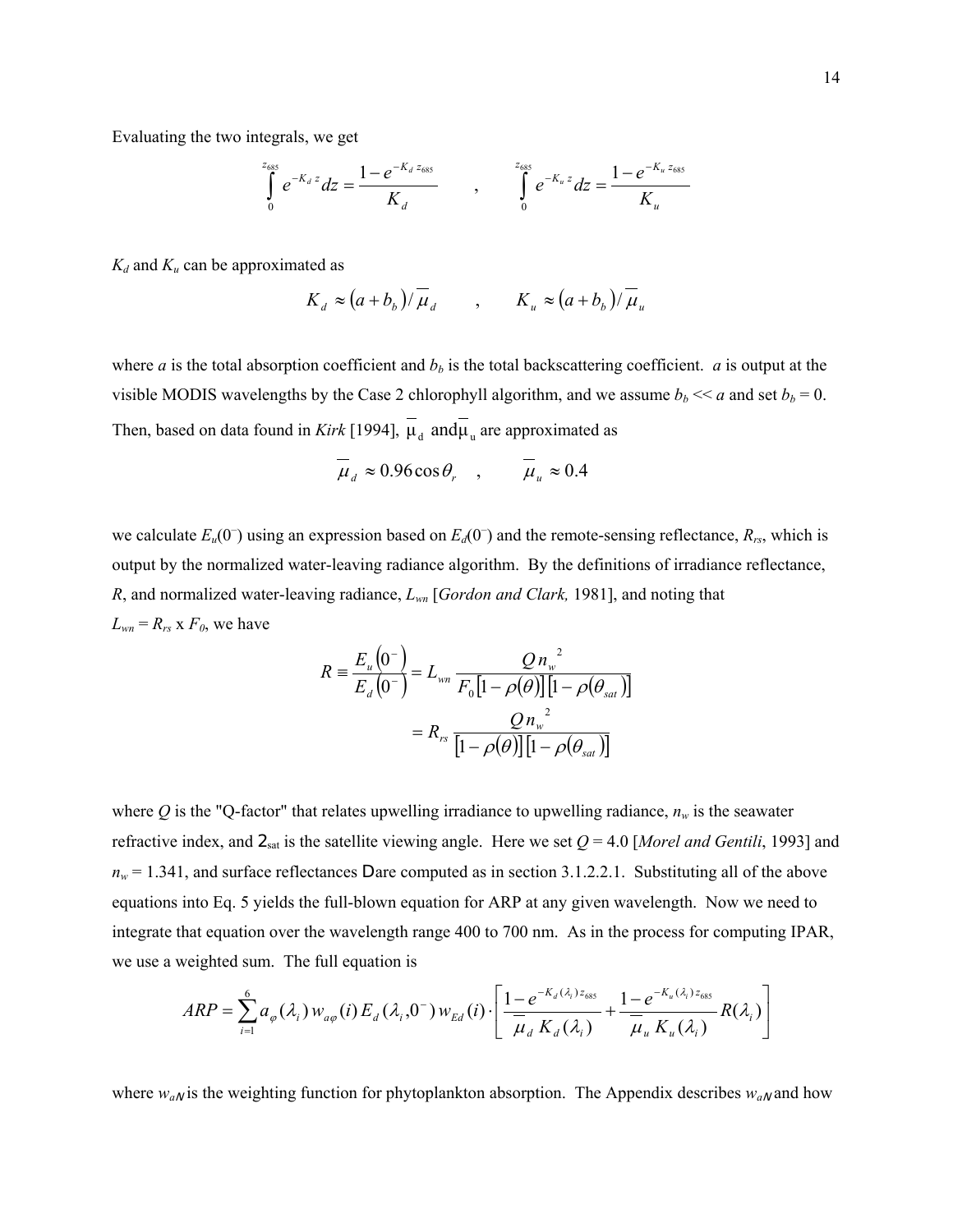it was determined. Calculating ARP in this manner provides the absorbed radiation by phytoplankton in the top attenuation depth for fluoresced light at 685 nm. Since the fluoresced light in the first e-folding depth represents  $(1 - e^{-1})$ =63% of the total fluoresced radiance for a uniform water column, the measured fluorescence should be reduced by 37 % before dividing by ARP to calculate fluorescence efficiency.

## **3.1.3 Sensitivity of the Algorithm**

We tested the sensitivity of the  $E_d(8,0^+)$  portion of the algorithm to variations in  $J_a(869)$ , ozone, water vapor, and aerosol type. We started by generating a baseline  $E_d(8,0^+)$  spectrum with  $J_a(869) = 0.2$ , ozone = 275 DU,  $WV = 1.5$  cm, and  $'' = 0.3$ . Then we changed the input parameters one-by-one and compared the resulting spectra with to the baseline spectra.

Figure 1 shows a plot of the baseline  $E_d(8,0^+)$  spectrum as well as two spectra generated with  $J_{\alpha}(869)$  equal to 0.1 and 0.3. Figure 2 shows the ratio of each of the perturbed spectra versus the baseline spectrum. Figure 3 is analogous to Figure 2 except that the perturbed spectra are generated with  $J_a(869)$ set to the baseline value of 0.2 and ozone values of 300 DU and 250 DU. Figure 4 is like Figures 2 and 3 except that the perturbed spectra have *WV* equal to 1.25 and 1.75 cm.



**Figure 1.** Model calculations of downwelling irradiance above the sea surface,  $E_d(\lambda, 0^+)$ , for W=12 m/s,  $\theta=47^\circ$ , P=30.57 in Hg, ozone=275 DU, WV=1.5cm,  $\alpha$ =0.3, and 3 different values of  $\tau_a(869)$ : 0.2 (solid line), 0.3 (dashed line), and 0.1 (dotted line).

Effects due to variations in aerosol type were calculated as follows. We chose a marine aerosol with  $RH = 70\%$  and "(551) = 0.31 as a candidate model and used its , (8<sub>i</sub>,8<sub>i</sub>) and  $J_a(869)$  to compute " and  $J_a(8)$ . Then, we varied " by "0.1 and plotted the ratios, seen in Figure 5. Figure 6 shows the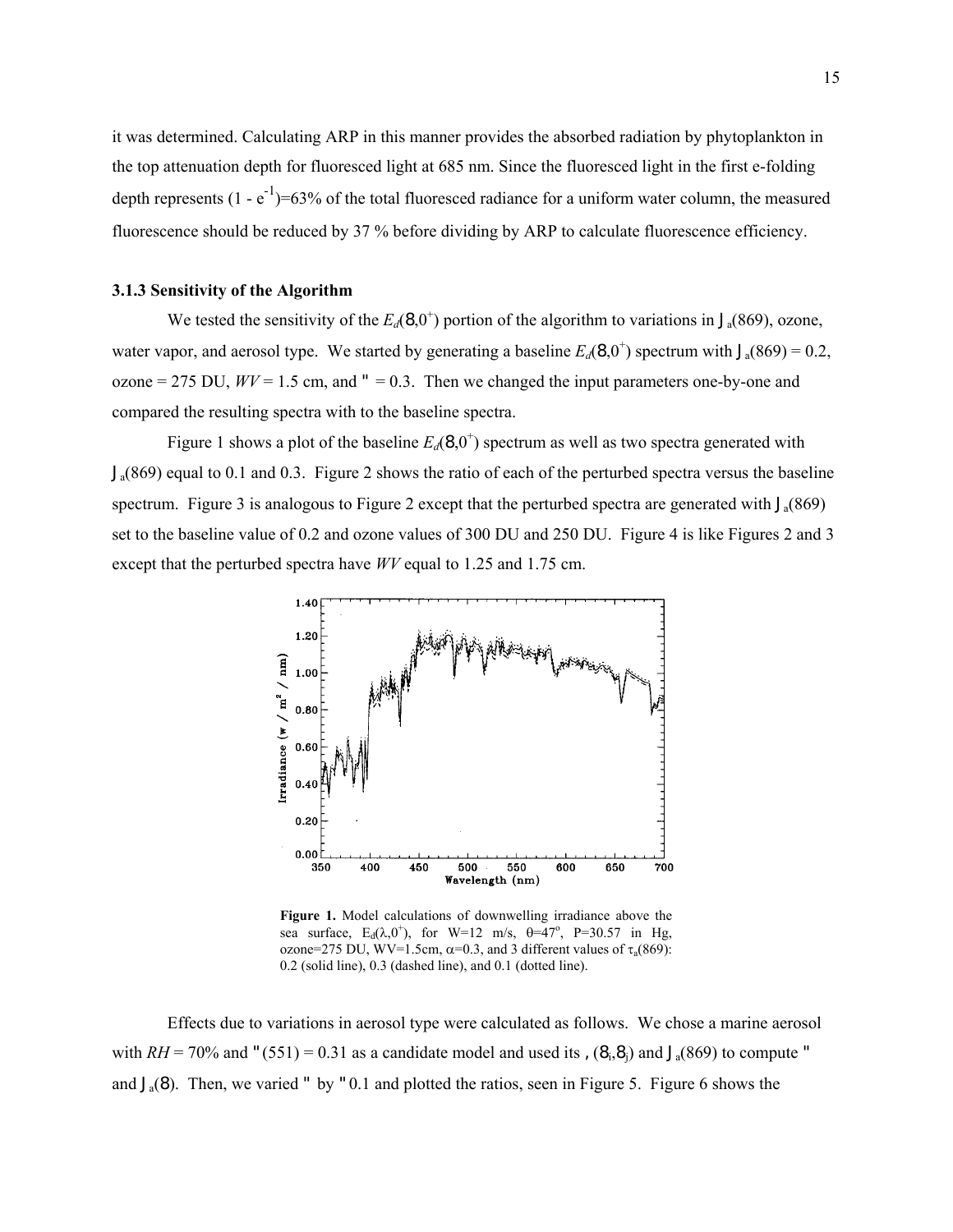percentage of the spectral rms errors of the combination of sensitivity tests. The largest effect was for short wavelengths due to uncertainty in  $J_a(8)$ . Spectral errors of less than 5.6% are expected, and errors in IPAR of less than 5.3% are expected. These percentages are generally equivalent to calibration accuracies of optical sensors deployed in the field.

For the purpose of measuring  $L_{wn}(8)$ , a practical upper limit for  $J_a(869)$  of 0.6 to 1.0 is likely [*Gordon and Wang, 1994*], limiting conditions under which fluorescence efficiency or remote-sensing reflectance measurements can be obtained. Thus, error analyses for turbid atmospheres are not needed.



**Figure 2.** Ratios of  $E_d(\lambda, 0^+)$  modeled with  $\tau_a(869)=0.3$  (bottom curve) and  $\tau_a(869)=0.1$  (top curve) relative to the baseline spectrum.



**Figure 3.** Ratios of  $E_d(\lambda, 0^+)$  modeled with ozone=300 DU (bottom curve) and ozone=250 DU (top curve) relative to the baseline spectrum.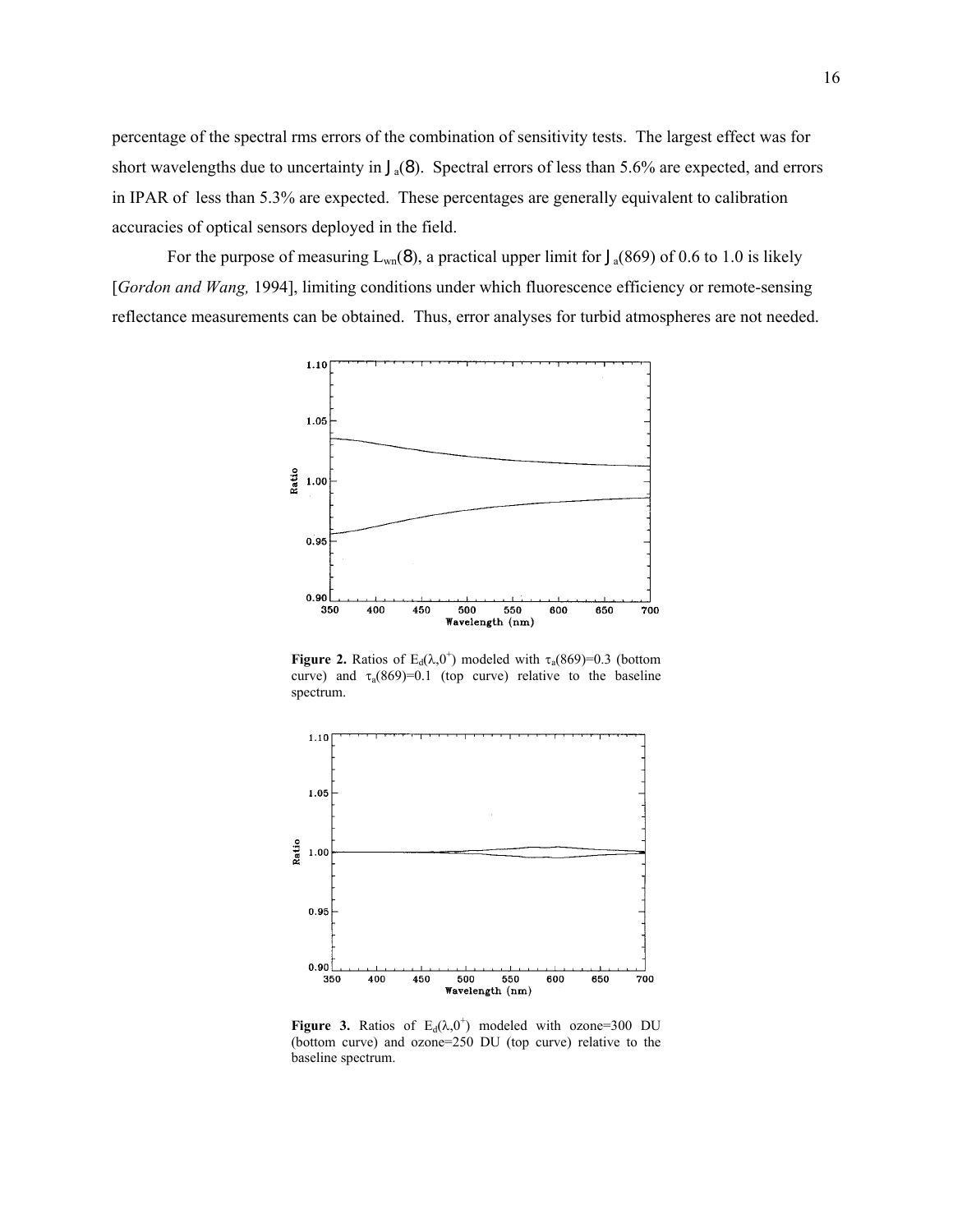

**Figure 4.** Ratios of  $E_d(\lambda, 0^+)$  modeled with WV=1.75 cm (bottom curve) and WV=1.25 cm (top curve) relative to the baseline spectrum.



**Figure 5.** Ratios of  $E_d(\lambda, 0^+)$  modeled with  $\alpha = 0.4$  (bottom curve) and  $\alpha$ =0.2 (top curve) relative to the baseline spectrum.

## **3.2 Practical Considerations**

It is possible to output  $E_d(8_i, 0^+)$  from the MODIS normalized water-leaving radiance algorithm. Since many of the atmospheric computations are similar in both that and in this algorithm, it saves considerable processing time to combine these activities. Thus, the algorithm described here will largely focus on IPAR and ARP.

## **3.2.1 Numerical Computation**

The irradiance model carries a full spectrum from 400 to 700 nm at 1 nm resolution in its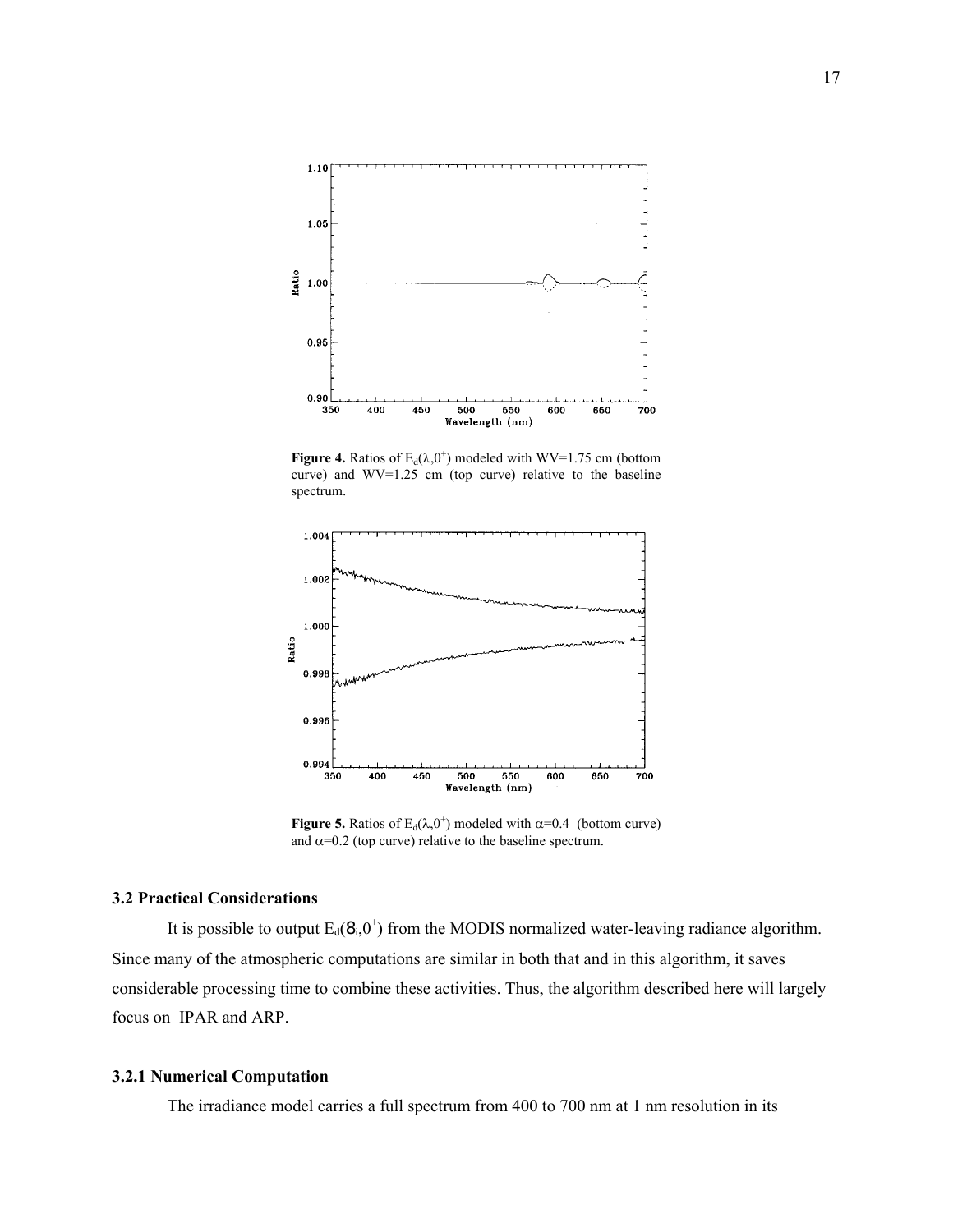computation. If this proves to require too much processing time, the model can be easily pared down to a lower spectral resolution by binning  $F_0(8)$  and the atmospheric absorption coefficients accordingly. It is presently successfully running on the MODIS Ocean Team computing facility at the University of Miami.



**Figure 6.** Root-mean-square error spectrum resulting from the sum of all errors (+ and -) depicted in the previous figures.

#### **3.2.2 Programming/Procedural Considerations**

The programming is simple and straight forward. We have followed the procedure outlined in section 3.1.2. The total FORTRAN code is only 600 lines in length.

## **3.2.3 Calibration and Validation**

*Gregg and Carder* [1990] compared irradiances computed with their model to measurements made with a LiCor LI-1800 spectroradiometer on the ground. For 20,240 individual spectral measurements the model rms error was 6.56% and rms error for PAR was 5.08% for all atmospheric conditions. That is about as accurate as the calibration factor (. 5%) of the LiCor.

Since ARP is derived in part from  $a_N(8)$ , which provides the largest uncertainty, and the accuracy of the estimates of  $a_N(8_i)$  is expected to be about 30% (see Carder's ATBD-19), we expect calculations of ARP to be accurate to about 35%.

For validation we will take advantage of the MODIS aerosol network measurements of  $E_d(8,0^+)$ and solar transmissivity. We also plan to measure these same variables in the Florida Keys and west Florida shelf (see ATBD 21) using WET Labs AC-9 *in situ* instrument for in-water absorption measurements. All of these measurements will be used after launch to validate the algorithm. The final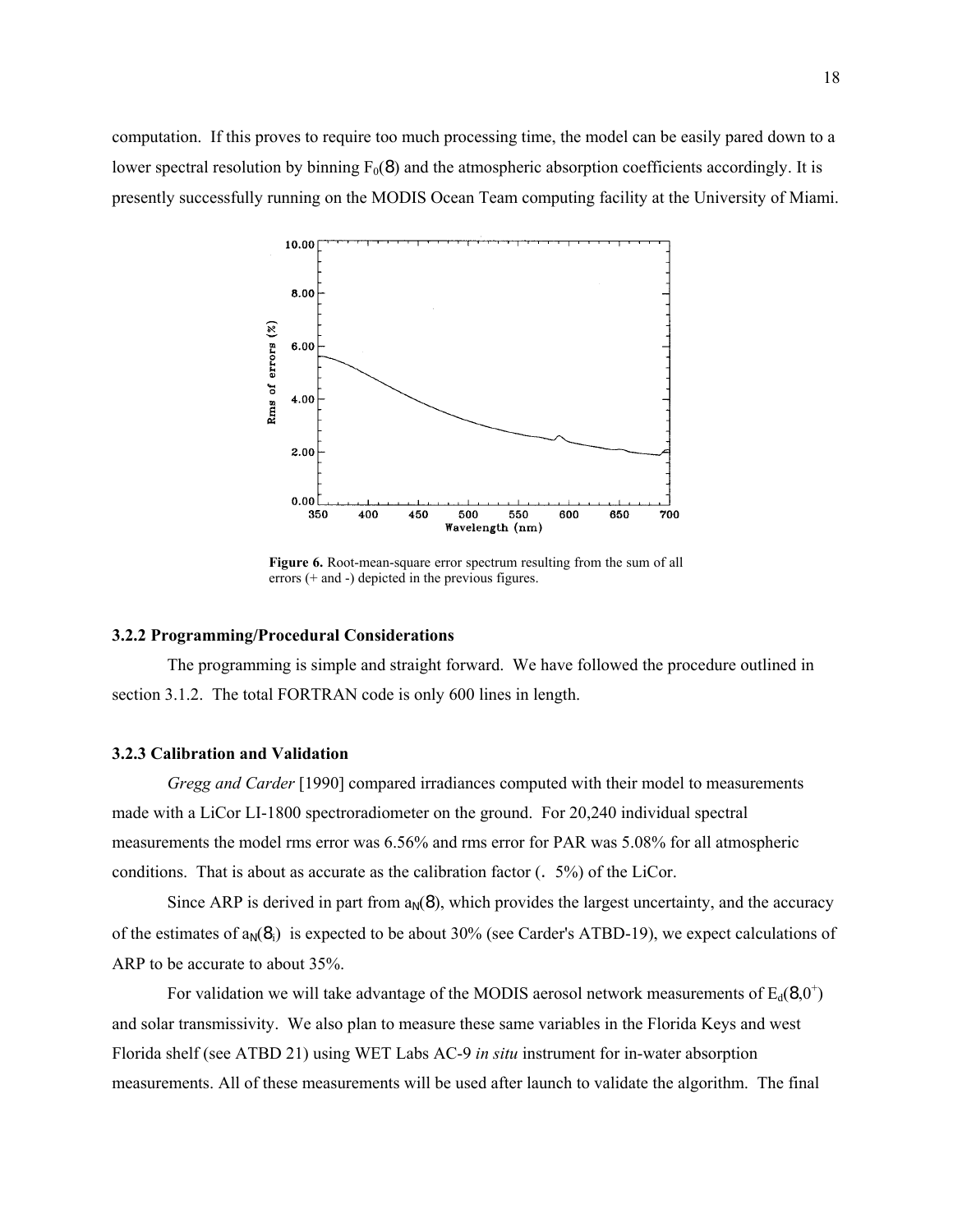product ARP will be combined with Dr. Mark Abbott's MODIS product 23 to provide estimates of fluorescence efficiency [*Carder and Steward*, 1985]. Since fluorescence efficiency varies by over an order of magnitude, our projected accuracy of about 35% for ARP should only weakly contribute to inaccuracies in fluorescence efficiency calculations.

#### **3.2.4 Data Dependencies**

Most of the algorithm consists of computations performed on inputs from other MODIS products or other ancillary sources. Table 1 summarizes the data inputs needed for each component of the algorithm.

**Table 1.** Data inputs needed for each component of the IPAR/ARP algorithm

| $E_d(\lambda_i, 0^+)$ | $H_0(\lambda)$ , $\theta$ , JD, P, $a_{oz}(\lambda)$ , $H_{oz}$ , $a_o(\lambda)$ , $a_w(\lambda)$ , WV, $\epsilon$ (412,869), $\epsilon$ (667,869), $\tau_a$ (869), AM, RH |
|-----------------------|----------------------------------------------------------------------------------------------------------------------------------------------------------------------------|
| <b>IPAR</b>           | $\theta W$                                                                                                                                                                 |
| ARP                   | $\theta$ , $\theta_{\text{sat}}$ , $a_{\varphi}(\lambda_i)$ , $a_{\varphi}(675)$ , $a$ , $R_{rs}(\lambda_i)$                                                               |

#### **3.3 Algorithm Tests Using SeaWiFS Data**

An end-to-end test of the MODIS Ocean Team's software for deriving Level 2 to Level 4 products was conducted at the University of Miami by Dr. Robert Evans during winter-spring 1999.

The test used two days of SeaWiFS ocean color data and AVHRR sea-surface temperature data for the entire globe to evaluate the data volume, data flow, and to discover algorithm coding and performance errors.

The test was successful providing all calculations on a global basis of the MOD 22 products, *IPAR* and ARP. We are actively testing the data set for the performance of data-quality flags to evaluate whether they are detecting aberrations in input data quality and algorithm performance. Noting that MODIS will have even better signal-to-noise ratios and less absorbing gas effects on aerosol radiance retrievals, the success of this test is extremely encouraging.

#### **3.4 Algorithm Tests Using MODIS Data**

MODIS Terra IPAR data are consistant with our May 2000 measurements in the Bahamas. The MODIS Team is now outputting MODIS Terra data at the Hawaii Ocean Time Series(HOTS), Bermuda Ocean Time Series(BATS), and MODIS Ocean Buoy(MOBY) sites for comparison with field data. Values within 5% are expected.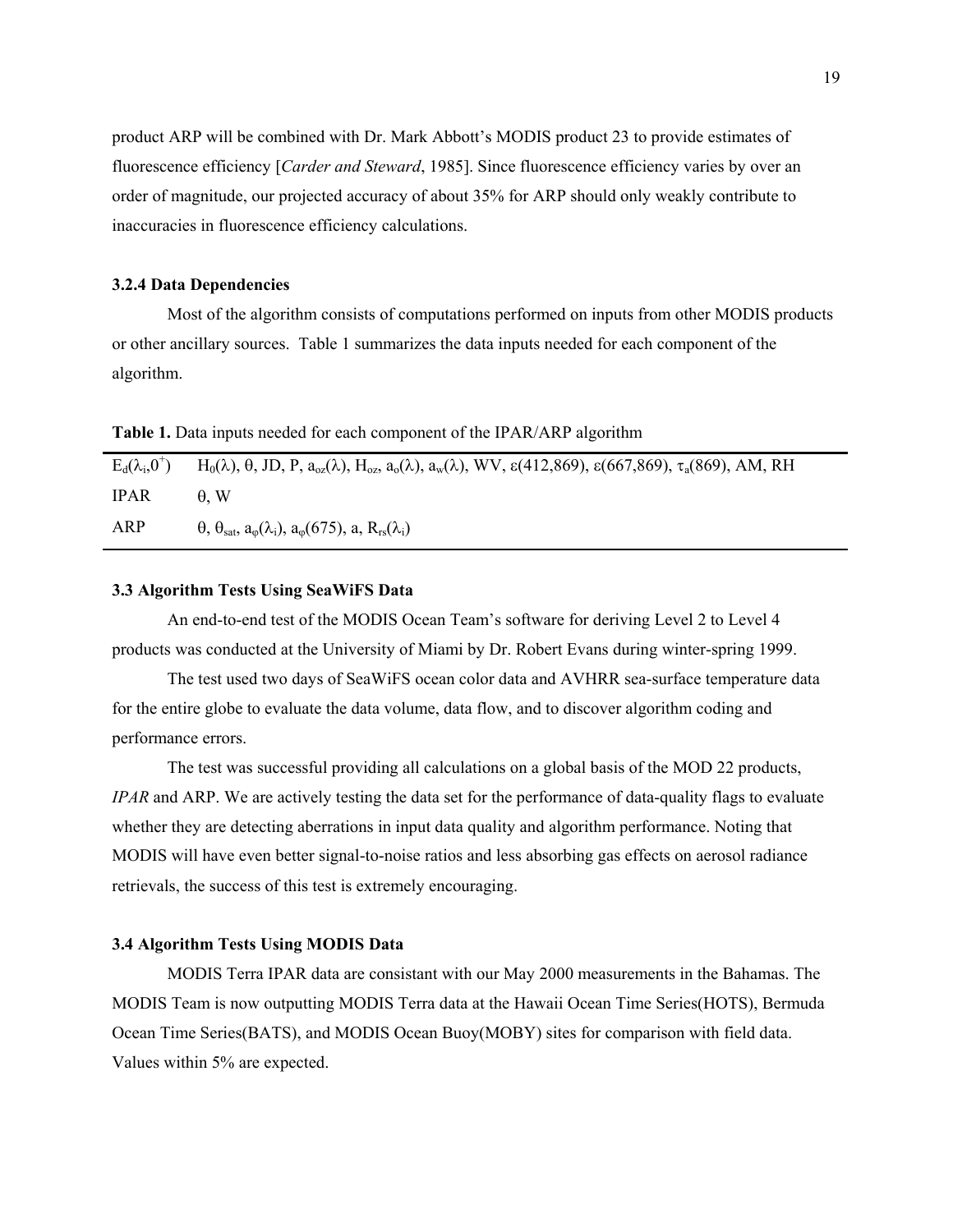#### **4.0 Constraints, Limitations, Assumptions**

Transmittance of spectral irradiance through the air-sea interface is explicitly accounted for as a function of wind speed, thus incorporating sea surface roughness effects on irradiance reflectance. The surface irradiance is relatively insensitive to 24 hr. mean wind speed, but neglecting variations in current wind speed can produce large errors in estimating light in the water column due to its effect on surface reflectance [*Gregg and Carder*, 1990]. If the current wind speed is not available as a MODIS product, the empirical fit used in the program can avoid these types of gross errors.

Variations in air-mass type can produce significant differences in computed surface irradiance. Determining the air-mass type is not always straightforward but use of the Angstrom exponent from MODIS should provide a reasonably reliable estimate of aerosol type.

The low sensitivity of the model over the evaluated extreme range of relative humidity suggests a reasonable mean value is 80% for use when measurements are not available.

#### **5.0 References**

- Austin, R.W., The remote sensing of spectral radiance from below the ocean surface. *In* N. G. Jerlov and E. Steemann Nielsen [eds.], *Optical Aspects of Oceanography*, Academic Press, N.Y., pp. 317–344, 1974.
- Bird, R.E., and C. Riordan, Simple solar spectral model for direct and diffuse irradiance on horizontal and tilted planes at the earth's surface for cloudless atmospheres, *J. Climatol. Appl. Meteorol.*, 25, 87–97, 1986.
- Burt, W.V, Albedo over wind-roughened water, *J. Meteorol.*, 11, 283–289, 1954.
- Carder, K.L., and R.G. Steward, A remote-sensing reflectance model of a red-tide dinoflagellate off west Florida, *Limnol. Oceanogr.*, 30, 286–298, 1985.
- Carder, K.L., F.R. Chen, Z.P. Lee, and S.K. Hawes, Semianalytical Moderate-Resultion Imaging Spectrometer algorithms for chlorophyll *a* and absorption with bio-optical domains based on nitratedepletion temperatures, *J. Geophys. Res.*, 104, c3, 5403-5421, 1999.
- Falkowski, P., and Z. Kolber, Variations in quantum yield of photosynthesis in marine phytoplankton as measured by active fluorescence, *EOS Trans. AGU*, 75, 232, 1994.
- Gathman, S.G., Optical properties of the marine aerosol as predicted by the Navy aerosol model, *Opt. Eng.*, 22, 57–62, 1983.
- Gordon, H.R., and D.J. Castano, Coastal Zone Color Scanner atmospheric correction algorithm: Multiple scattering effects, *Appl. Opt.*, 26, 2111–2112, 1987.
- Gordon, H.R. and D.K. Clark, Clear water radiances for atmospheric correction of coastal zone color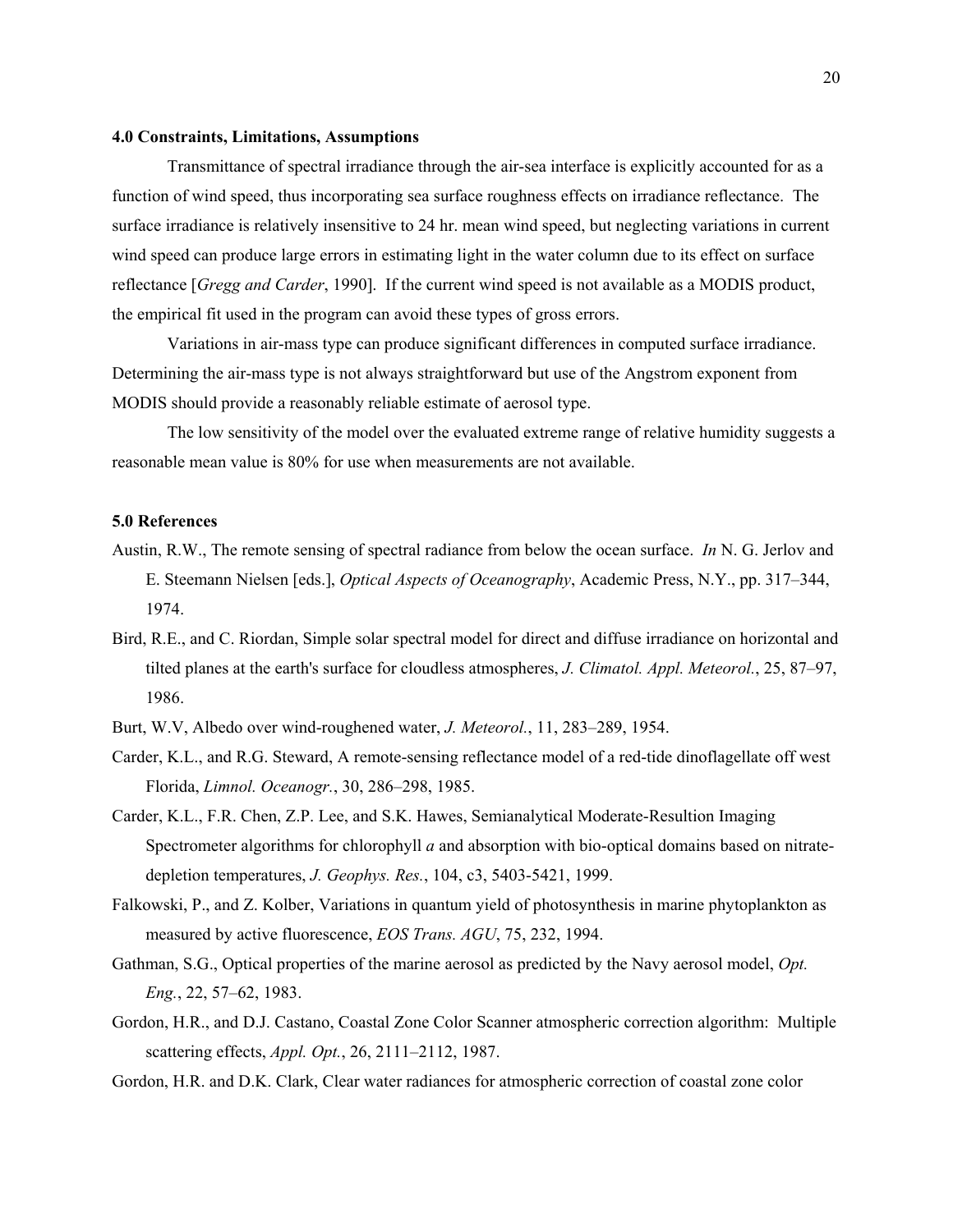scanner imagery, *Appl. Opt.*, 20, 417–4180, 1981.

- Gordon, H.R. and W.R. McCluney, Estimation of the depth of sunlight penetration in the sea for remote sensing, *Appl. Opt.*, 14, 413–416, 1975.
- Gordon, H.R., D.K. Clark, J.W. Brown, O.B. Brown, R.H. Evans, and W.W. Broenkow, Phytoplankton pigment concentrations in the Middle Atlantic Bight: Comparison of ship determinations and CZCS estimates, *Appl. Opt.*, 22, 20–36, 1983.
- Gordon, H.R., and M.Wang, Retrieval of water-leaving radiance and aerosol optical thickness over the oceans with SeaWiFS: a preliminary approach, *Appl. Opt.*, 33(3), 473–483, 1994.
- Green, A.E.S. and S.-T. Chai, Solar spectral irradiance in the visible and infrared regions, *Photochem. Photobiol.*, 48, 477–486, 1988.
- Gregg, W.W., and K.L. Carder, A simple spectral solar irradiance model for cloudless maritime atmospheres, *Limnol. Oceanogr.*, 35(8), 1657–1675, 1990.
- Inn, E.C. Y. and Y. Tanaka, Absorption coefficient of ozone in the ultraviolet and visible regions, *J. Opt. Soc. Am.*, 43, 870–873, 1953.
- Justus, C.G. and M.V. Paris, A model for solar spectral irradiance at the bottom and top of a cloudless atmosphere, *J. Climat. Appl. Meteorol.*, 24, 193–205, 1985.
- Kasten, F., A new table and approximate formula for relative optical air mass, *Arch. Meteorol. Geophys. Bioklimatol.*, B14, 206–223, 1966.
- Kasten, F. and A.T. Young, Revised optical air mass tables and approximation formula, *Appl. Opt.*, 28, 4735-4738, 1989.
- Keifer, D.A., Fluorescence properties of natural phytoplankton populations, *Mar. Biol.*, 22, 263–269, 1973a.
- Keifer, D.A., Chlorophyll a fluorescence in marine centric diatoms: response of chloroplasts to light and nutrients, *Mar. Biol.*, 23, 39–45, 1973b.
- Kirk, J.T.O., Light and photosynthesis in aquatic ecosystems, Cambridge Univ. Press, 1994.
- Koepke, P., Effective reflectance of oceanic whitecaps, *Appl. Opt.*, 23, 1816–1864, 1984.
- Kurucz, R.L., I. Furenlid, J. Brault, and L. Testerman, Solar flux from 296 to 1330 nm, Natl. Solar Obs. Atlas, 1984.
- Leckner, B., The spectral distribution of solar radiation at the earth's surface elements of a model, *Solar Energy*, 20, 143–150, 1978.
- Morel, A.Y., and B. Gentili, Diffuse reflectance of oceanic waters (2): bi-directional aspects, *Appl. Opt.*, 32(33), 6864–6879, 1993.
- Neckel, H., and D. Labs, The solar radiation between 3300 and 12500 A, *Solar Phys.*, 90, 205–258, 1984.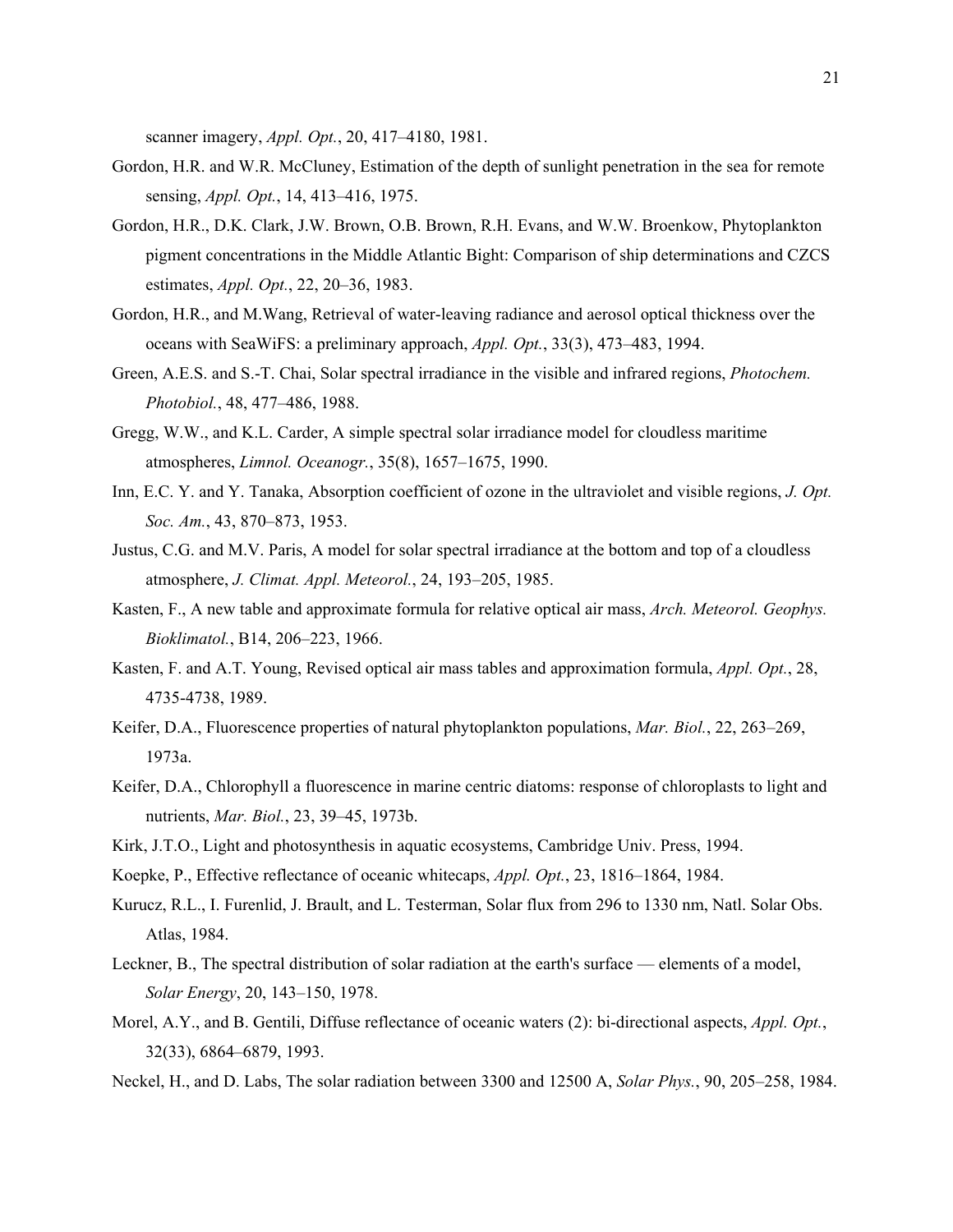Paltridge, G.W. and C.M.R Platt, Radiative processes in meteorology and climatology, Elsevier, 1976.

- Platt, T., and S. Sathyandranath, Oceanic primary production. Estimation by remote sensing at local and regional scales, *Science*, 241, 285–296, 1988.
- Platt, T., C. Caverhill, and S. Sathyandranath, Basin-scale estimates of oceanic primary production by remote sensing: the north Atlantic, *J. Geophys. Res.*, 96, 15,147–15,160, 1991.
- Pope R. and E. Fry, Absorption spectrum (380-700 nm) of pure waters: II Integrating cavity measurements, *Appl. Opt.*, 36, 8710-8723, 1997.
- Preisendorfer, R.W., and C.D. Mobley, Albedos and glitter patterns of a wind-roughened sea surface, *J. Phys. Oceanogr.* , 16, 1293–1316, 1986.
- Shettle, E.P. and R.W. Fenn, Models for the aerosols of the lower atmosphere and the effects of humidity variations on their optical properties, *Air Force Geophys. Lab. Tech. Rep.*, AFGRL-TR-79-0214, 1979.
- Tanre, D., M. Herman, P.Y. Deschamps, and A. de Leffe, Atmospheric modeling for space measurements of ground reflectances, including bidirectional properties, *Appl. Opt.*, 18, 3587–3594, 1979.
- Tanre, D., C. Deroo, P. Duhut, M. Herman, and J.J. Morcrette, Description of a computer code to simulate the satellite signal in the solar spectrum. The 5S code, *Int. J. Remote Sensing*, 11, 659–668, 1990.
- Trenberth, K.E., W.G. Large, and J.G. Olsen, The effective drag coefficient for evaluating wind stress over the oceans, *J. Climatol.*, 2, 1507–1516, 1989.
- van Heuklon, T.K., Estimating atmospheric ozone for solar radiation models, *Solar Energy*, 22, 63–68, 1979.

Van de Hulst, H.C., Light Scattering by Small Particles, Dover, N.Y, 1981.

## **6.0 Appendix — weighting functions for IPAR and ARP calculations**

IPAR and ARP are both defined as integrals over the wavelength range from 400 to 700 nm. Since the computations are actually done on spectra of discrete quantities, the integrals are calculated by summing the elements. The  $E_d(\Theta_i, 0^+)$  portion of the algorithm is designed to provide output in 1 nm intervals — yielding a 301-element spectrum — before binning into the 6 elements representing the visible MODIS wavebands. Thus, the integrals *can* be estimated by summing the 301-element spectrum, but using a weighted sum over the 6-element MODIS spectrum would save processing time. In addition, it is possible that the atmospheric correction code can provide  $E_d(8_i, 0^+)$ , in which case the  $E_d(8_i, 0^+)$ portion of the IPAR algorithm will not even be used, which in turn will require that a weighted sum be used to estimate the integral. Here we develop weighting factors for both the IPAR and ARP calculations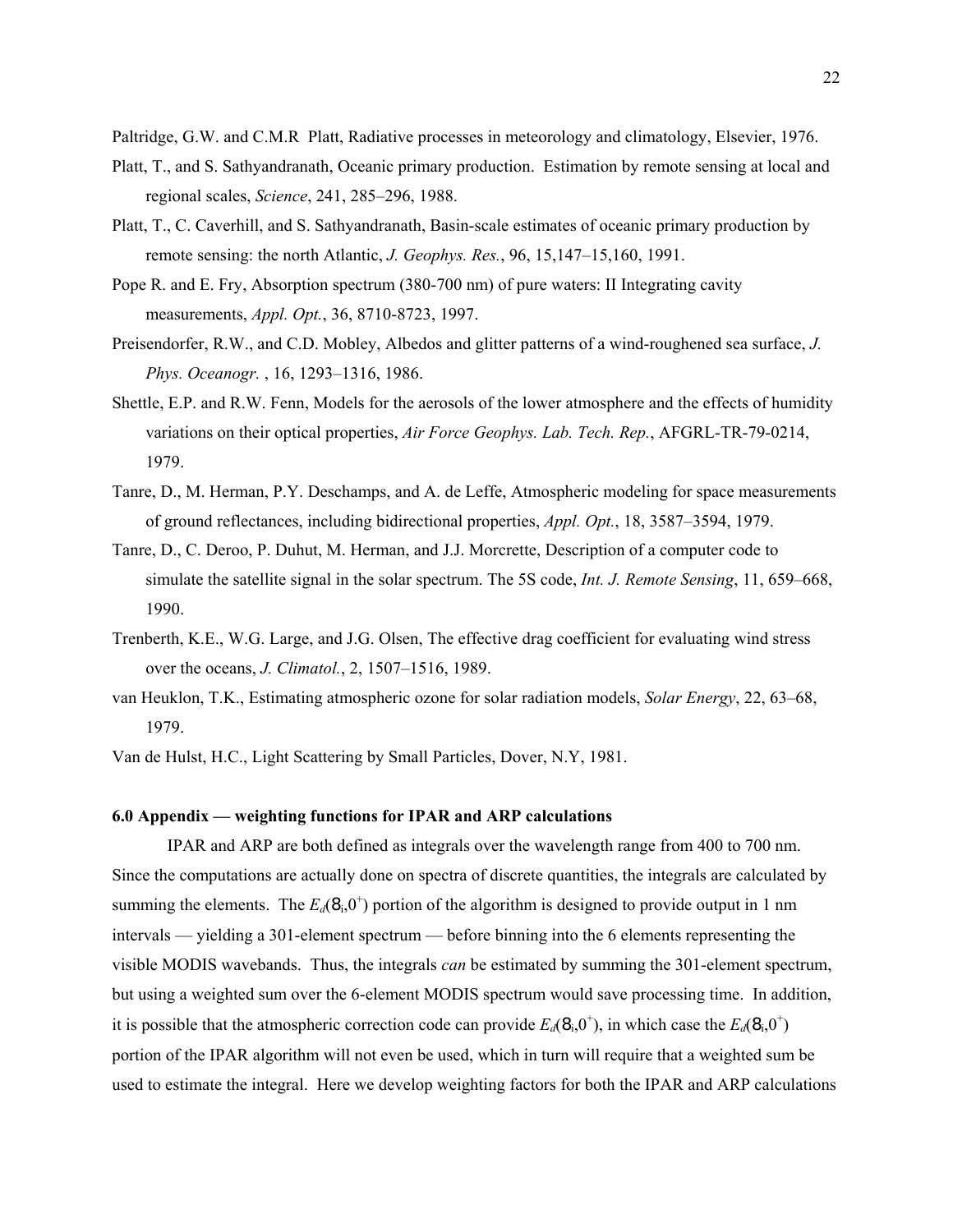and test them against calculations made on full 301-element spectra.

To develop the weighting functions, we first generate test spectra of  $E_d(8,0^-)$  and  $a<sub>M</sub>(8)$ . The *Ed*(8,0– ) spectrum was generated using RADTRAN [*Gregg and Carder,* 1990] with the input parameters  $JD = 100$ ,  $2 = 41^0$ ,  $P = 29.92$  inHg,  $AM = 1$ ,  $RH = 80$ ,  $WV = 1.5$  cm,  $W = 6$  m s<sup>-1</sup>, ozone = 333 DU, and visibility = 15 km. The  $a<sub>M</sub>(8)$  spectrum was generated by averaging 48  $a<sub>M</sub>(8)$  spectra measured during the TN048 cruise to the Arabian Sea in June and July of 1995. Both spectra are from 400 to 700 nm in 1 nm intervals. The shape of the  $a_M(8)$  spectrum is used to choose appropriate wavelength ranges for the six wavelength bins, which are listed in Table a1. The spectra and the bin ranges are depicted in Figure a1.

| $\lambda_i$ | bin range | W <sub>Ed</sub> | $W_{a\varphi}$ |
|-------------|-----------|-----------------|----------------|
| 412         | 400-427   | 26.7            | 1.010          |
| 443         | 428-465   | 37.4            | 0.971          |
| 488         | 466-509   | 45.9            | 0.985          |
| 531         | 510-541   | 30.3            | 1.128          |
| 551         | 542-650   | 111.3           | 0.732          |
| 667         | 651-700   | 47.2            | 0.601          |
|             |           |                 |                |

**Table a1.** Weighting functions for IPAR and ARP calculations.

The IPAR weighting function,  $w_{Ed}(i)$ , is determined via

$$
w_{Ed}(i) = \frac{\int_{\Delta \lambda_i} E_d(\lambda, 0^-) d\lambda}{E_d(\lambda_i, 0^-)}
$$
(a)

where  $\beta$  is the wavelength range for the bin corresponding to  $\beta$ . Likewise, the ARP weighting function,  $w_a$ <sup>(i)</sup>), is determined via

$$
w_{a\varphi}(i) = \frac{\int_{\Delta\lambda_i} a_{\varphi}(\lambda) d\lambda}{a_{\varphi}(\lambda_i) \int_{\Delta\lambda_i} d\lambda}
$$
 (a2)

The integrals are approximated by sums over the 1 nm-increment spectra. The values of  $w_{Ed}(i)$  and  $w_{a}\Lambda(i)$ are listed in Table a1.

The accuracy of using the weighting functions to calculate IPAR was tested using 14 different